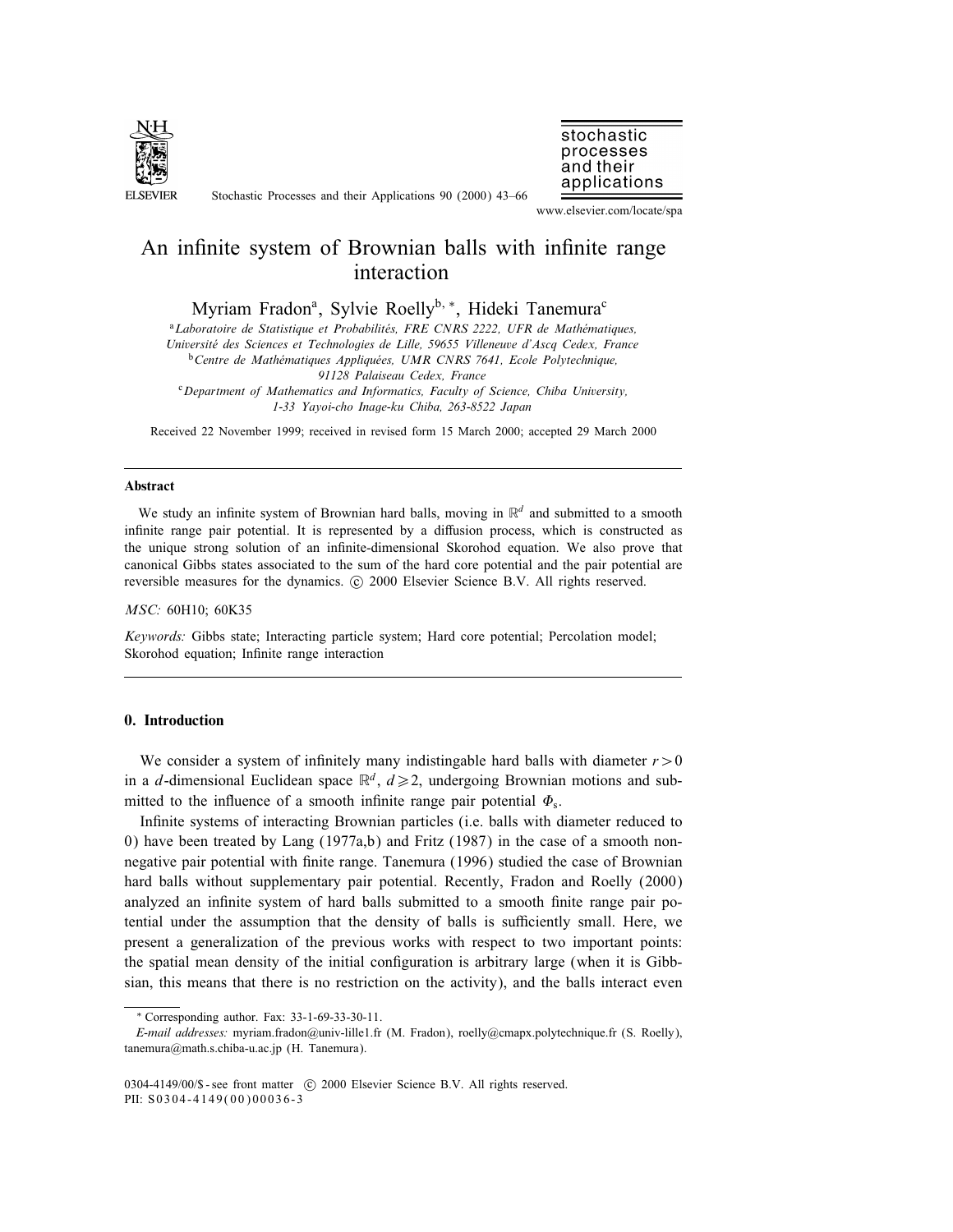if they are separated by any large distance (the potential  $\Phi_s$  has infinite range with exponential decrease). Under these assumptions, we construct the gradient diffusion  $X(t) = (X_i(t), i \in \mathbb{N}, t > 0)$ , unique strong solution of the following infinite-dimensional Skorohod-type system of equations

$$
X_i(t) = X_i + B_i(t) - \frac{1}{2} \sum_{j \in \mathbb{N}} \int_0^t \nabla \Phi_s(X_i(s) - X_j(s)) ds
$$
  
+ 
$$
\sum_{j \in \mathbb{N}} \int_0^t (X_i(s) - X_j(s)) dL_{ij}(s),
$$

where, for any  $i, j \in \mathbb{N}, i \neq j, t \geq 0, |X_i(t) - X_j(t)| \geq r$ , and  $L_{ij}(t)$  are local times, that is nondecreasing continuous processes with

$$
L_{ij}(0) = 0, \quad L_{ij}(.) = L_{ji}(.) \quad \text{and} \quad L_{ij}(t) = \int_0^t \mathbb{1}_{\{r\}}(|X_i(s) - X_j(s)|) \, \mathrm{d}L_{ij}(s).
$$

In a first section we define state spaces and present the main results of the paper. In the second section the finite-dimensional Skohorod problem is stated, some geometrical aspect of the configuration space is discussed, and the dynamics of finitely many hard balls is solved. The third section is devoted to the convergence of finite-dimensional approximations towards  $X(.)$ , a reversible solution of the above equation. In the last section, we prove some measurability properties of the diffusion  $X(.)$  and the existence of solutions with deterministic initial conditions.

# 1. Statement of the results

# 1.1. Configuration spaces and path spaces

In the whole paper, | denotes the euclidean norm and  $\langle \cdot, \cdot \rangle$  denotes the corresponding scalar product.

Let  $\mathfrak{M}$  be the set of all countable subsets  $\eta = \{\eta_i\}_i$  of  $\mathbb{R}^d$  satisfying  $N_A(\eta) \equiv$ # $(\eta \cap \Lambda)$  < + ∞ for any compact set  $\Lambda$  of  $\mathbb{R}^d$ . We equivalently consider  $\eta \in \mathfrak{M}$  as a non-negative integer-valued Radon measure on  $\mathbb{R}^d$ :  $\eta = \sum_i \delta_{\eta_i}$ .  $\mathfrak{M}$  is endowed with the topology of vague convergence.

The particles we deal with in the present paper are hard balls of radius  $r/2$  (for a fixed  $r > 0$ ) evolving in  $\mathbb{R}^d$ . So the configuration space of the system is the following (compact) subset of M:

$$
\mathfrak{X} = \{ \eta = \{ \eta_i \}_{i \in J} \in \mathfrak{M} \text{ where } J \subset \mathbb{N} \text{ and for } i \neq j, \ |\eta_i - \eta_j| \geq r \},
$$

where  $\eta_i$  are the positions of the centers of the hard balls.

Throughout this paper when S is a topological space, we denote by  $\mathcal{B}(S)$  the topological Borel field of S, and by  $W(S)$  the set of all S-valued continuous functions defined on  $[0, \infty)$ .  $W(S)$  is endowed with the local uniform topology.

The  $\sigma$ -field  $\sigma(N_A; A \in \mathcal{B}(\mathbb{R}^d))$  coincides with  $\mathcal{B}(\mathfrak{X})$ . We will also use the  $\sigma$ -field  $\mathscr{B}_{\Lambda}(\mathfrak{X})$  defined for each compact subset A of  $\mathbb{R}^d$  by

$$
\mathscr{B}_\Lambda(\mathfrak{X}) = \sigma(N_A; A \in \mathscr{B}(\mathbb{R}^d), A \subset \Lambda).
$$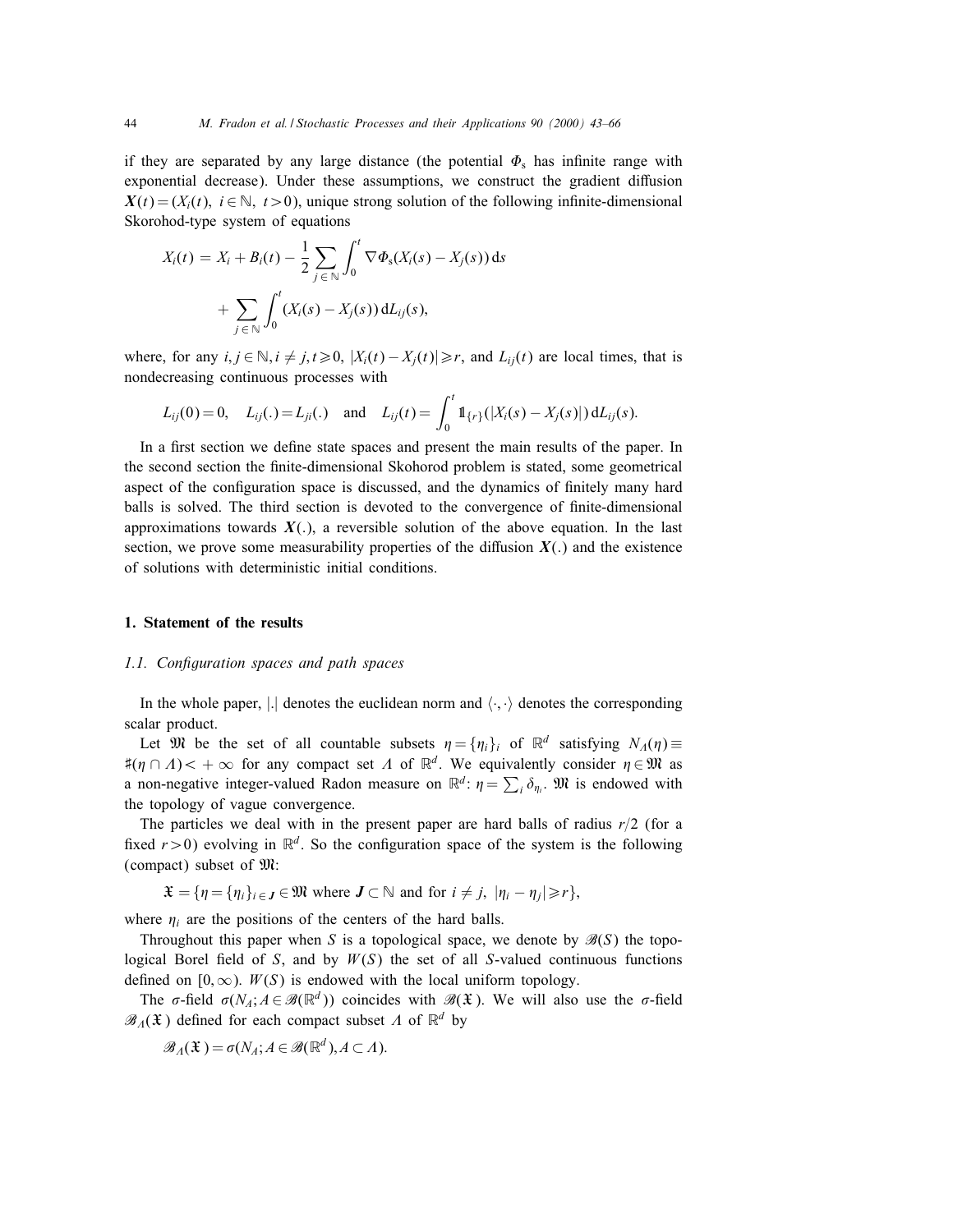We introduce the following measurable subsets of  $W(\mathfrak{X})$ :

For  $\varepsilon > 0$ ,  $0 \le s < t < \infty$  and a bounded open subset O of  $\mathbb{R}^d$ , we denote by  $\mathscr{C}(\varepsilon, [s,t], O)$  the set of all paths  $x(\cdot)$  of  $W(\mathfrak{X})$  such that on the time interval  $[s,t]$ the balls stay at distance greater than  $\varepsilon/2$  from the boundary of O:

if 
$$
j \in J(x(s), O)
$$
,  $\forall u \in [s, t]$ ,  $U_{(r+\varepsilon)/2}(x_j(u)) \subset O$ ,  
if  $j \notin J(x(s), O)$ ,  $\forall u \in [s, t]$ ,  $U_{(r+\varepsilon)/2}(x_j(u)) \subset \mathbb{R}^d \setminus O$ .

Here

$$
\boldsymbol{J}(\eta = \{\eta_i\}_i, O) = \{i \in \mathbb{N} : \eta_i \in O\}
$$

and, for  $\alpha > 0$ ,  $U_{\alpha}(A)$  denotes the open  $\alpha$ -neighborhood of a set  $A \subset \mathbb{R}^d$ .  $U_{\alpha}(x)$  is the abbreviated form of  $U_{\alpha}(\{x\})$ , and, for simplicity, we just write  $U_{\alpha}$  instead of  $U_{\alpha}(\{0\})$ . So,

 $U_{\alpha} = \{x \in \mathbb{R}^d, |x| < \alpha\}.$ 

For  $\varepsilon, \delta > 0$ ,  $T, M \in \mathbb{N}$  and  $\ell \in \mathbb{N}$ , we denote by  $\mathscr{C}[\varepsilon, \delta, T, M, \ell]$  the set of all paths  $\mathbf{x}(\cdot)$ of  $W(\mathfrak{X})$  such that for any  $k = 0, 1, \ldots, [T/\delta]$ , there exists a sequence  $O_k^1, O_k^2, \ldots, O_k^Q$  of bounded open disjoint subsets of  $\mathbb{R}^d$  verifying

$$
\forall q \in \{1, 2, \dots, Q\} \quad \mathbf{x}(\cdot) \in \mathscr{C}(\varepsilon, [k\delta, (k+1)\delta], O_k^q),\tag{1.1}
$$

$$
\bigcup_{q=1}^{Q} J(x(k\delta), O_k^q) \supset J(x(k\delta), U_\ell), \qquad (1.2)
$$

$$
\forall q \in \{1, 2, \dots, Q\} \quad 1 \leq \sharp J(\mathbf{x}(k\delta), O_k^q) \leq M. \tag{1.3}
$$

We now define a measurable subset  $\mathscr C$  of  $W(\mathfrak X)$  which will be a path space containing the processes studied in this paper:

$$
\mathscr{C} = \bigcup_{\kappa \in (0,\frac{1}{2})} \bigcap_{p=1}^{\infty} \bigcup_{M=1}^{\infty} \bigcap_{T=1}^{\infty} \bigcap_{m_0=1}^{\infty} \bigcup_{m=m_0}^{\infty} \mathscr{C}\left(m^{-\kappa},\frac{1}{m},T,M,m^p\right).
$$
(1.4)

# 1.2. Description of the potential and associated Gibbs states

We are dealing with a pair potential  $\Phi = \Phi_h + \Phi_s$ , where  $\Phi_h$  represents a hard core repulsion, i.e.

$$
\Phi_{h}(\xi_{i}, \xi_{j}) = \begin{cases}\n0 & \text{if } |\xi_{i} - \xi_{j}| \geq r, \\
+\infty & \text{otherwise}\n\end{cases}
$$
\n(1.5)

and  $\Phi_s(\xi_i, \xi_j) = \Phi_s(\xi_i - \xi_j)$  is an R-valued  $\mathscr{C}^1$ -pair potential on  $\mathbb{R}^d$  satisfying the following assumptions  $(1.6)$  –  $(1.8)$ :

• Summability on  $\mathfrak{X}$  of the functions  $\Phi_s$  and  $\nabla \Phi_s$ :

$$
\forall \{\xi_j\}_j \in \mathfrak{X}, \ \forall i, \quad \sum_{j \neq i} |\Phi_{\mathsf{s}}(\xi_i - \xi_j)| < +\infty \quad \text{and} \quad \sum_{j \neq i} |\nabla \Phi_{\mathsf{s}}(\xi_i - \xi_j)| < +\infty. \tag{1.6}
$$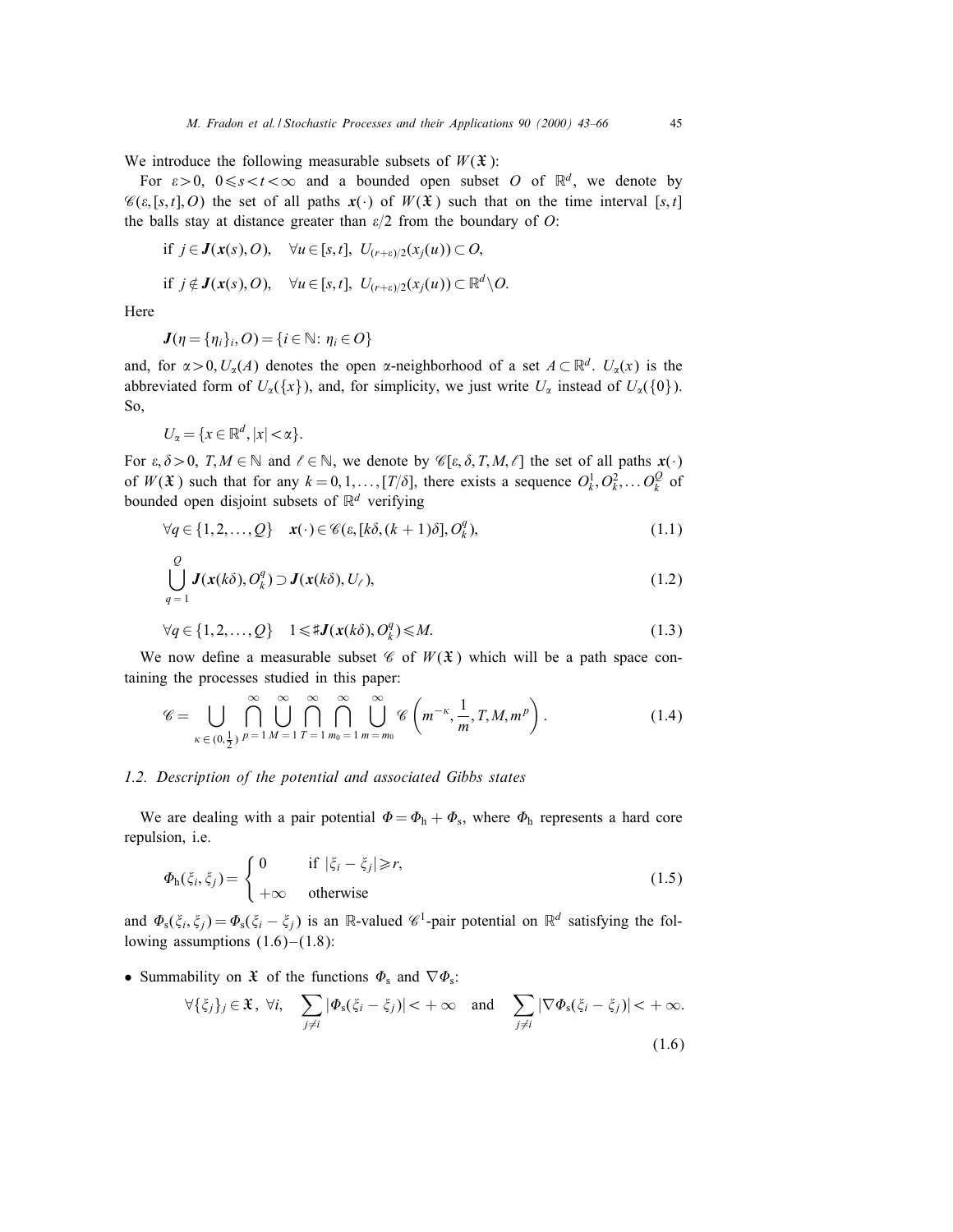- Lipschitzianity of  $\nabla \Phi_s$  on finite allowed configurations:
	- There exists K such that for each finite subset **J** of  $\mathbb{N}$ , each  $\xi, \eta \in \mathfrak{X}$  and each  $i \in \mathbb{N}$ verifying max $_{i \in J}$   $_{i \neq i}$   $|(\xi_i - \xi_j) - (\eta_i - \eta_j)| < r/2$ , one has

$$
\sum_{j\in\mathbf{J},j\neq i}|\nabla\Phi_{\mathbf{s}}(\xi_i-\xi_j)-\nabla\Phi_{\mathbf{s}}(\eta_i-\eta_j)|\leq K \max_{j\in\mathbf{J},j\neq i}|(\xi_i-\xi_j)-(\eta_i-\eta_j)|. (1.7)
$$

• Stretched exponential decrease on  $\mathfrak X$  of the sum of  $\nabla \Phi_s$ :

 $\exists \beta_0, \beta_1, \beta_2 > 0$ , such that for R large enough,  $\forall \xi \in \mathfrak{X}, \forall i$ 

$$
\sum_{j,|\xi_i-\xi_j|>R} |\nabla \Phi_{\mathbf{s}}(\xi_i-\xi_j)| \leq g(R) \equiv \beta_0 \exp(-\beta_1 R^{\beta_2}). \tag{1.8}
$$

The range of the smooth pair potential  $\Phi_s$  may be finite or infinite, i.e. the support of  $\Phi_s$  may be compact or not. If the range of  $\Phi_s$  is finite, the function g appearing in (1.8) vanishes.

Remark 1.1. By an elementary comparison argument with the summability on the lattice  $r\mathbb{Z}^d$ , inequalities (1.6) on  $\Phi_s$  and  $\nabla \Phi_s$  are equivalent to the following uniform summability on  $\mathfrak{X}$ :

$$
\overline{\Phi}_{s} = \sup_{\xi \in \mathfrak{X}} \sup_{i \in \mathbb{N}} \sum_{j \neq i} |\Phi_{s}(\xi_{i} - \xi_{j})| < +\infty \quad \text{and}
$$
  

$$
\nabla \Phi_{s} = \sup_{\xi \in \mathfrak{X}} \sup_{i \in \mathbb{N}} \sum_{j \neq i} |\nabla \Phi_{s}(\xi_{i} - \xi_{j})| < +\infty.
$$
 (1.9)

A sufficient condition for (1.6) and (1.7) to hold is that  $\Phi_s$  has  $\mathscr{C}^2$ -regularity and

$$
\sum_{k \in \mathbb{Z}^d} |\Phi_s(rk)| < +\infty, \quad \sum_{k \in \mathbb{Z}^d} |\nabla \Phi_s(rk)| < +\infty \quad \text{and}
$$
\n
$$
\sum_{k \in \mathbb{Z}^d} \sup_{x \in [0,r]^d} |D^2 \Phi_s(rk + x)| < +\infty.
$$
\n(1.10)

**Remark 1.2.** Let us suppose that the infinite range pair potential  $\Phi_s(x), x \in \mathbb{R}^d$ , is a function of the norm of x, in such a way that there exists a function  $\varphi$  on  $\mathbb{R}^+$  verifying  $\Phi_s(x) = \varphi(|x|)$ . Such assumption is physically very natural. Then, the following regularity of the function  $\varphi$  is sufficient to imply (1.6) and (1.7):  $\varphi$  is  $\mathscr{C}^2$ ,  $|\varphi|, |\varphi'|$  and  $|\varphi''|$  are non-increasing functions on some interval  $[R, +\infty[$  and

$$
\int_{[R,+\infty[}|\varphi(u)|u^{d-1}\,du<+\infty.
$$

To obtain the exponential bound (1.8), it is enough to suppose the following exponential decreasing property of  $\varphi'$ :

$$
\exists R, \gamma_0, \gamma_1, \gamma_2 > 0, \quad \forall u > R, \ |\varphi'(u)| \leq \gamma_0 \exp(-\gamma_1 u^{\gamma_2}).
$$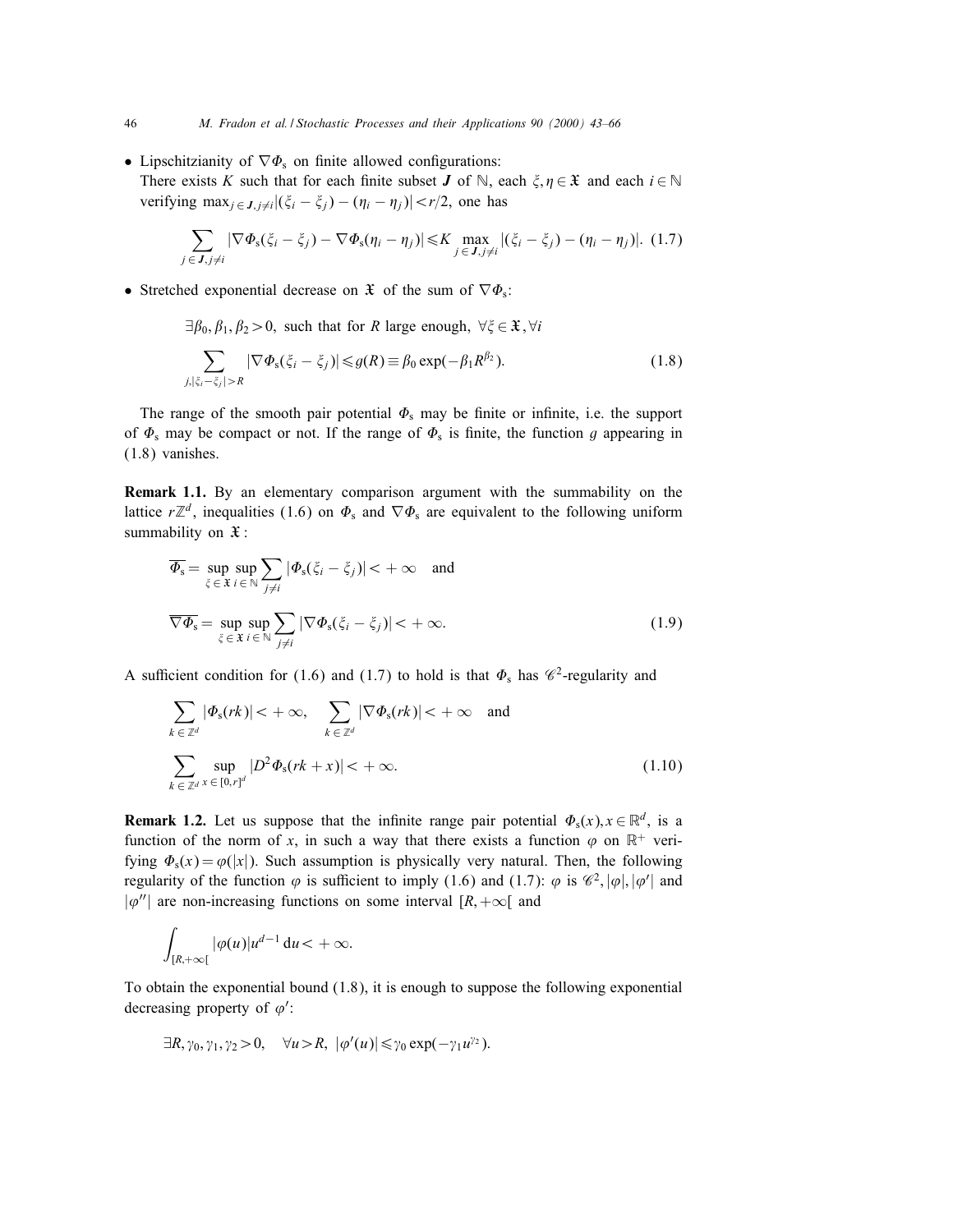Now, we can define the set of Gibbs states associated to the pair potential  $\Phi =$  $\Phi_{h} + \Phi_{s}$ . For  $\xi = {\xi_1, \xi_2, \ldots, \xi_n}$  and  $\eta \in \mathfrak{M}$  we define

$$
\chi(\xi|\eta) = \exp\left\{-\sum_{1 \leq i < j \leq n} \Phi(\xi_i, \xi_j) - \sum_{i=1}^n \sum_j \Phi(\xi_i, \eta_j)\right\}.
$$

By assumption (1.6) the second (infinite) summation on  $\eta_i$  is bounded and then, the function  $\chi$  is well defined.

Let us fix a real positive number z. For any compact subset  $\Lambda \subset \mathbb{R}^d$ , we denote by  $\lambda_{A,z}$  the Poisson distribution on  $\mathfrak{M}(A)$  with intensity measure z dx on A, where dx denotes the Lebesgue measure, and  $\mathfrak{M}(A)$  is the set of all finite subsets of  $A$ .

**Definition 1.3.** A probability measure  $\mu$  on  $\mathfrak{X}$  is called a Gibbs state with respect to the activity  $z \ge 0$  and the potential  $\Phi$ , if  $\mu$  satisfies the following DLR equation for any compact subset  $\Lambda$  of  $\mathbb{R}^d$ :

$$
\mu(\cdot | \mathscr{B}_{\Lambda^c}(\mathfrak{X}))(\eta) = \mu_{\Lambda, \eta, z}(\cdot), \quad \eta \quad \mu\text{-a.s.},
$$

where  $\mu_{A,\eta,z}$  is the probability measure on  $\mathfrak{M}(A)$  defined by

$$
\mu_{A,\eta,z}(d\xi) = \frac{1}{Z_{A,\eta,z}} \chi(\xi|\eta \cap A^c) \lambda_{A,z}(d\xi) \text{ and}
$$
  

$$
Z_{A,\eta,z} = \int_{\mathfrak{M}(A)} \chi(\xi|\eta \cap A^c) \lambda_{A,z}(d\xi).
$$
 (1.11)

The set of such Gibbs states is denoted by  $\mathscr{G}(z, \Phi)$ .

The set  $\mathscr{G}(z, \Phi)$  is convex and compact with respect to the topology of weak convergence. Since  $\Phi_s$ , the smooth part of the potential, satisfies condition (1.6) and then condition (1.9), it is a stable potential in the sense of Ruelle with stability constant  $\Phi_s$ and then  $\Phi$  is superstable (see Ruelle, 1969, Section 3.2.5). This assures the existence of at least one element in  $\mathscr{G}(z, \Phi)$ , i.e.

$$
\mathscr{G}(z,\Phi)\neq\emptyset.
$$

About the cardinality of  $\mathcal{G}(z, \Phi)$ , we do the following remarks:

• if  $z$  is smaller than a critical value  $z_c$ , Ruelle proved that uniqueness holds (see Ruelle, 1969, Theorem 4.2.3). Moreover, he did explicit a lowerbound for  $z_c$ : in our case,

$$
z_{\mathrm{c}} \geqslant \left(\exp(2\overline{\Phi_{\mathrm{s}}}+1)\int_{\mathbb{R}^d} |1-\exp-\varPhi(x)|\,\mathrm{d} x\right)^{-1}.
$$

• for z large enough, it is a well-known conjecture that the set of extremal points of  $\mathscr{G}(z, \Phi)$  has a cardinal greater than 2 (see Ruelle, 1969; Georgii, 1988), in other words a phase transition should occur.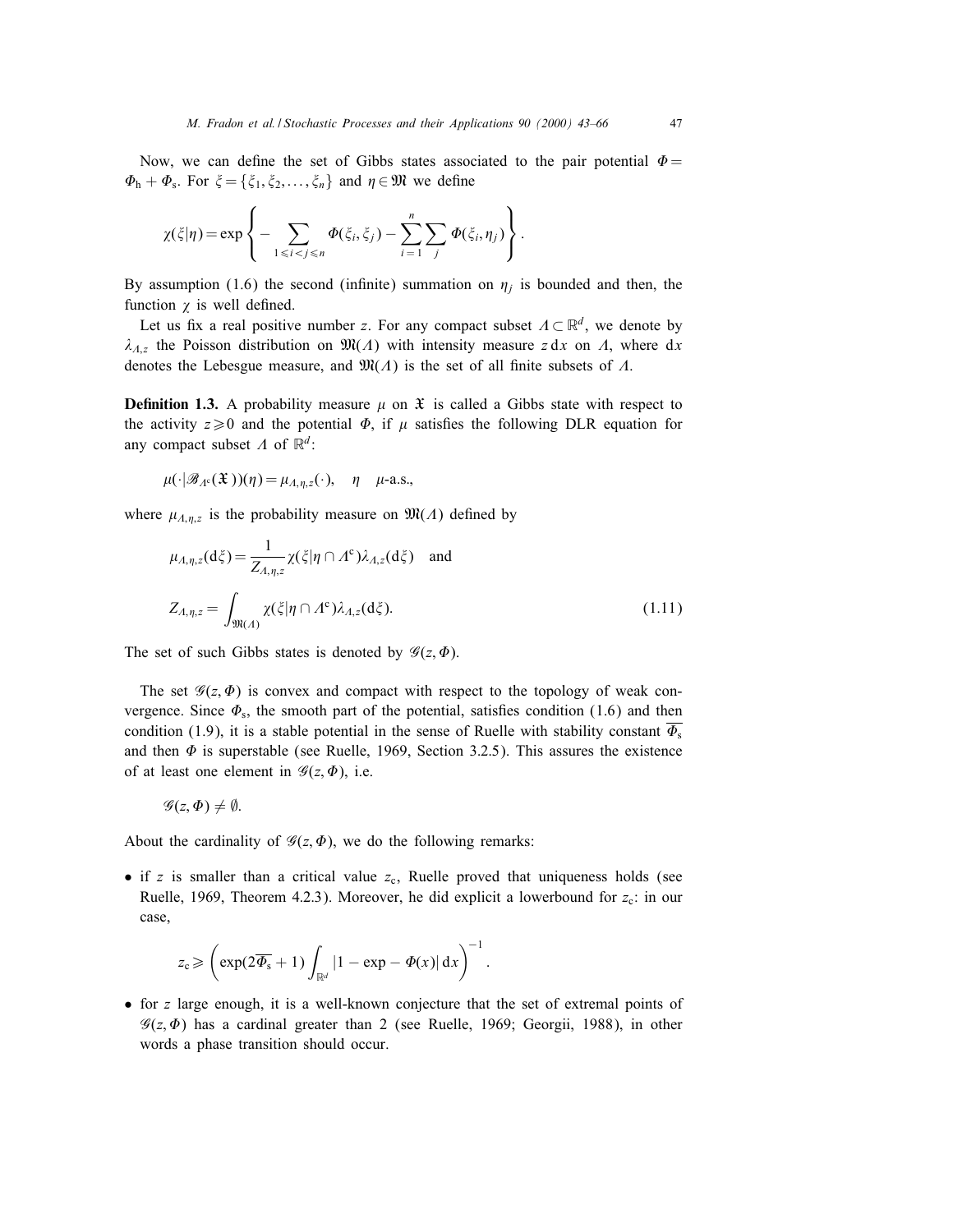#### 1.3. The infinite-dimensional diffusion

Let  $(\Omega, \mathscr{F}, P)$  be a probability space with a right continuous filtration  $\{\mathscr{F}_t\}_{t>0}$  such that each  $\mathcal{F}_t$  contains all *P*-negligible sets.

Let  $(B_i(t), i \in \mathbb{N}, t \ge 0)$  be a sequence of independent *d*-dimensional  $\mathcal{F}_t$ -Brownian motions and  $X_0 = \{X_1, X_2,...\}$  be an  $\mathcal{F}_0$ -measurable X-valued random variable on  $(\Omega, \mathscr{F}, P)$ .

We consider the following system of equations: for each  $i \in \mathbb{N}$ ,  $t > 0$ ,

$$
X_i(t) = X_i + B_i(t) - \frac{1}{2} \sum_{j \in \mathbb{N}} \int_0^t \nabla \Phi_s(X_i(s) - X_j(s)) ds
$$
  
+ 
$$
\sum_{j \in \mathbb{N}} \int_0^t (X_i(s) - X_j(s)) dL_{ij}(s),
$$
 (1.12)

where

 $(X(t), t \ge 0)$  is an X-valued process and (1.13)

 $L_{ii}(t)$ ,  $i, j \in \mathbb{N}$ , are non-decreasing continuous processes with (1.14)

$$
L_{ij}(0) = 0, \quad L_{ij}(.) = L_{ji}(.) \quad \text{and} \quad L_{ij}(t) = \int_0^t \mathbb{1}_{\{r\}}(|X_i(s) - X_j(s)|) \, \mathrm{d}L_{ij}(s).
$$

The pair  $(X(.)$ ,  $L(.)$ ) = { $(X_i(.)$ ,  $L_i(.)$ ,  $i,j \in \mathbb{N}$ } — or simply  $X(.)$  — is called a solution of (1.12) provided that (1.13) and (1.14) are satisfied and that  $X(\omega, \cdot) \in \mathscr{C}$ for P-almost all  $\omega$ , where  $\mathscr C$  is the set of regular paths defined by (1.4).

We are now ready to state the main results of this paper.

**Theorem 1.4.** (i) There exists a measurable subset  $\mathfrak{Y}$  of  $\mathfrak{X}$  such that for each fixed initial value  $X_0$  in  $\mathfrak{Y}$  Eq. (1.12) admits a unique solution  $X(.)$  which is an  $\mathfrak{Y}$ -valued diffusion process.

(ii) If the law of the initial variable  $X_0$  is a Gibbs state of  $\mathscr{G}(z, \Phi)$  for some  $z \in (0,\infty)$ , then  $P(X_0 \in \mathfrak{Y})=1$  and the X-valued process  $X(.)$  is a reversible diffusion process.

So, completing the previous remark on the non-uniqueness of Gibbs states with large activity, we deduce that for large  $z$  there may exist several reversible diffusion processes solutions of Eq. (1.12).

Let us mention that using Dirichlet forms, one can construct the law of such a diffusion (cf. Osada, 1996; Yoshida, 1996). In Tanemura (1997), one of the authors (H.T.) used a Skorohod-type decomposition to prove that, in the case  $\Phi_s \equiv 0$ , the diffusion associated with the Dirichlet form coincides with the law of the solution of the system of equations (without the smooth interaction term  $\nabla \Phi_s$ ). We conjecture that this remains true with the model presented here, but we are mainly interested to use a pathwise approach, more explicit than the Dirichlet form method.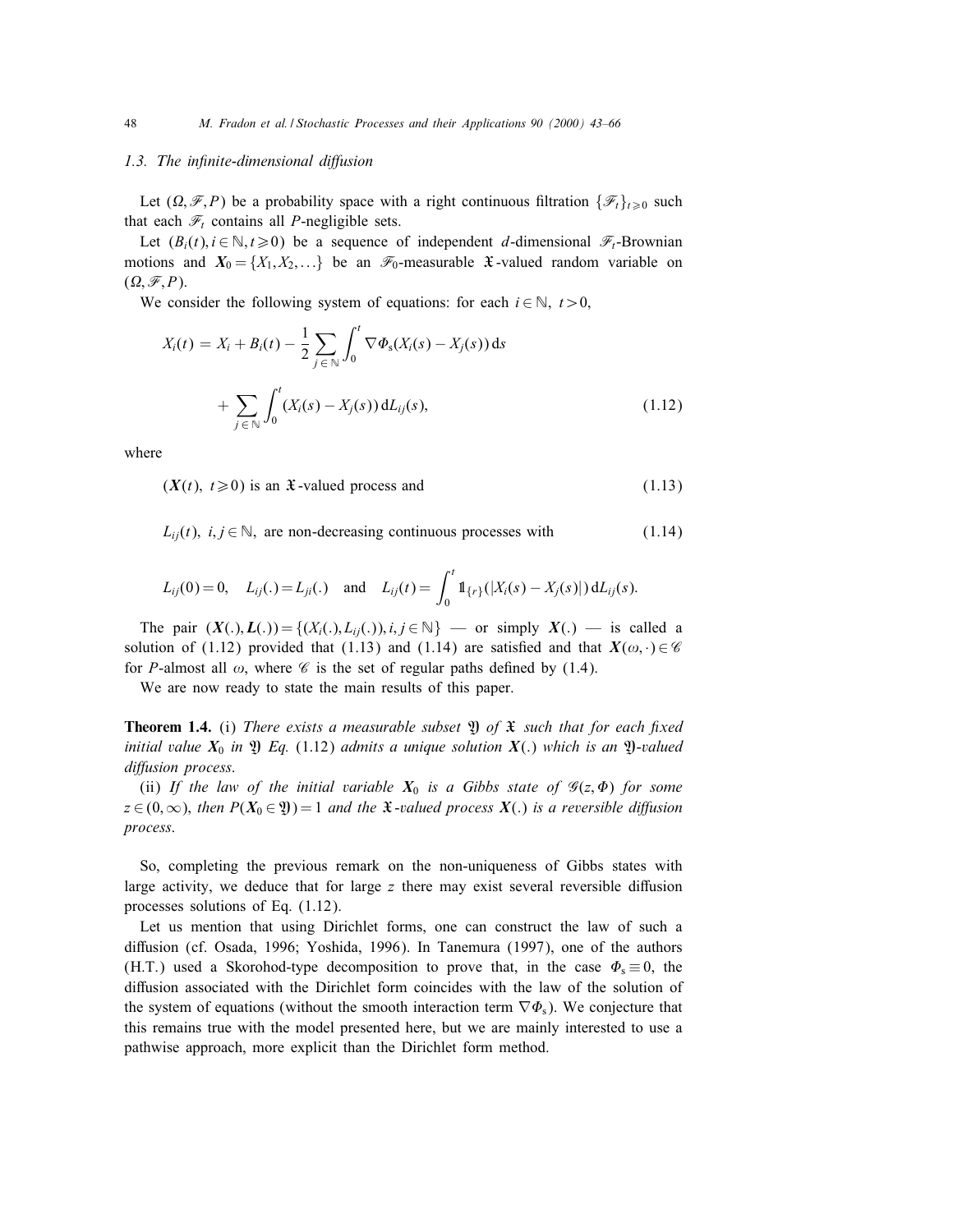# 2. Skorohod-type equation for a domain in  $\mathbb{R}^{nd}$

Let us first do some general considerations on reflecting boundaries and associated Skorohod's problems.

#### 2.1. Geometrical estimates on the reflecting boundary

In this subsection and in the next one, the dimension of the Euclidean space is fixed equal to an integer *m*.

For a domain  $D \subset \mathbb{R}^m$  we define the set  $\mathcal{N}_x = \mathcal{N}_x(D)$  of inward normal unit vectors at  $x \in \partial D$  by

$$
\mathcal{N}_x = \bigcup_{\ell > 0} \mathcal{N}_{x,\ell}, \quad \mathcal{N}_{x,\ell} = \{ \mathbf{n} \in \mathbb{R}^m : |\mathbf{n}| = 1, U_{\ell}(x - \ell \mathbf{n}) \cap D = \emptyset \}.
$$

Let us recall some usual regularity conditions one can suppose on the boundary  $\partial D$  of the domain D.

**Condition A** (Uniform exterior sphere condition): There exists a constant  $\alpha_0 > 0$ such that

$$
\forall x \in \partial D, \qquad \mathcal{N}_x = \mathcal{N}_{x, \alpha_0} \neq \emptyset.
$$

This means that a small enough sphere rolling along the boundary of D reaches each point of this boundary.

**Condition B**: There exists constants  $\delta_0 > 0$  and  $\beta_0 \in [1, \infty)$  such that: for any  $x \in \partial D$ there exists a unit vector  $l_x$  verifying

$$
\forall \mathbf{n} \in \bigcup_{y \in U_{\delta_0}(x) \cap \partial D} \mathcal{N}_y, \quad \langle \mathbf{I}_x, \mathbf{n} \rangle \geqslant \frac{1}{\beta_0}.
$$

For example, Condition B is satisfied when the domain verifies the uniform interior cone condition (see Saisho, 1987).

Under Condition A, each  $x \notin D$  such that  $d(x,D) < \alpha_0$  has a unique projection  $\bar{x}$  on  $\partial D$ , satisfying  $d(x,D) = |x - \bar{x}|$  and  $(\bar{x} - x)/(|\bar{x} - x|) \in \mathcal{N}_{\bar{x}}$ . We extend this projection operator to  $x \in D$  by  $\bar{x} = x$ .

If, for each x and y in the neighborhood of D, the distance  $|\bar{x} - \bar{y}|$  between there projections is controlled by the distance  $|x-y|$  between the points, then the boundary of  $D$  is smooth in a certain sense. Saisho established some useful regularity estimates on the solutions of Skorohod equations in a domain satisfying such a smoothness condition. We will use these estimates for a domain satisfying a priori only Condition A. So we first have to prove that:

Lemma 2.1. If a domain  $D$  satisfies Condition A, then the projection operator on  $D$ satisfies the following continuity property:

For all  $x, y \in \mathbb{R}^m$  such that  $d(x,D) < \alpha_0$  and  $d(y,D) < \alpha_0$ 

$$
|\bar{x} - \bar{y}| \leq \left(1 + \frac{|x - \bar{x}| + |y - \bar{y}|}{2\alpha_0 - |x - \bar{x}| - |y - \bar{y}|}\right) |x - y|.
$$
 (2.1)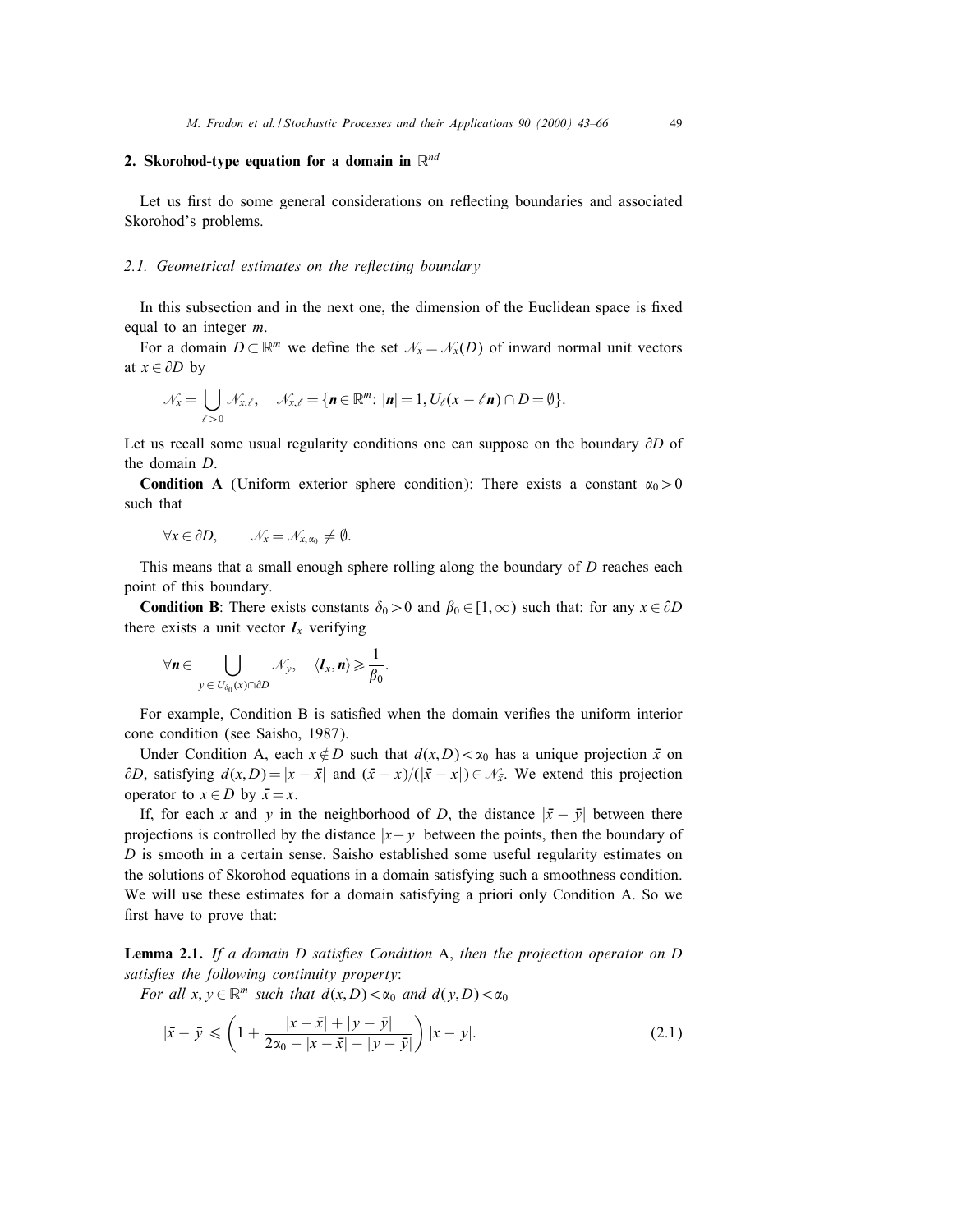**Proof.** Let us take  $x, y \in \mathbb{R}^m$  such that  $d(x, D) < \alpha_0$  and  $d(y, D) < \alpha_0$ .

If  $x = \bar{x}$  and  $y = \bar{y}$ , inequality (2.1) is clearly satisfied. So, in the sequel, we assume that  $(|x - \bar{x}|, |y - \bar{y}|) \neq (0, 0)$ . We now define  $c_x$  on the line  $(x, \bar{x})$  and  $c_y$  on the line  $(y, \bar{y})$  in order to have:

$$
|\bar{x} - c_x| = |\bar{y} - c_y| = \alpha_0, \quad x \in [c_x, \bar{x}],
$$
  

$$
y \in [c_y, \bar{y}] \quad \text{and} \quad |\bar{x} - c_y| \ge \alpha_0, \quad |\bar{y} - c_x| \ge \alpha_0.
$$

Such  $c_x$  and  $c_y$  always exist, just choose them as follows:

- if  $x \neq \overline{x}$  let  $\overline{x} c_x = \alpha_0(\overline{x} x)/(|\overline{x} x|)$ . Since  $(\overline{x} x)/(|\overline{x} x|) \in \mathcal{N}_x$ , this choice implies that  $U_{\alpha_0}(c_x) \cap D = \emptyset$ , thus  $|\bar{y} - c_x| \ge \alpha_0$ .
- if  $y \neq \bar{y}$  let  $\bar{y} c_y = \alpha_0(\bar{y} y)/(|\bar{y} y|)$ . This implies that  $|\bar{x} c_y| \ge \alpha_0$ .
- if  $x = \bar{x}$ , and thus  $y \neq \bar{y}$ , let  $c_x \bar{x} = \alpha_0(\bar{x} c_y)/(|\bar{x} c_y|)$ . With this choice,  $|c_x - c_y| \ge \alpha_0 + |\bar{x} - c_y| \ge 2\alpha_0$  thus  $|\bar{y} - c_x| \ge \alpha_0$ .
- if  $y = \bar{y}$ , and thus  $x \neq \bar{x}$ , let  $c_y \bar{y} = \alpha_0(\bar{y} c_x)/(|\bar{y} c_x|)$ . This choice again implies  $|\bar{x} - c_{y}| \geq \alpha_0$ .

Let us introduce the notations:

$$
\gamma_x = \frac{|x - c_x|}{\alpha_0},
$$
\n $\gamma_y = \frac{|y - c_y|}{\alpha_0},$ \n $e_x = \frac{\bar{x} - c_x}{\alpha_0},$ \n  
\n $e_y = \frac{\bar{y} - c_y}{\alpha_0}$  and  $h = \frac{c_y - c_x}{\alpha_0}.$ 

We have

$$
1 \ge \gamma_x > 0,
$$
  $1 \ge \gamma_y > 0,$   $|e_x| = 1,$   $|e_y| = 1,$   
 $|e_x - h| \ge 1$  and  $|e_y + h| \ge 1$ 

and inequality (2.1) becomes:

$$
|e_x-h-e_y|\leq \frac{2}{\gamma_x+\gamma_y}|\gamma_x e_x-h-\gamma_y e_y|.
$$

It is sufficient to prove this inequality for  $\gamma_x \neq \gamma_y$ : the continuity of the right-hand side when  $\gamma_y$  tends to  $\gamma_x$  will then prove that it holds for any  $(\gamma_x, \gamma_y)$  in  $[0, 1]^2$ .

From now on, the parameters  $\gamma_x, \gamma_y \in [0, 1]$ ,  $\gamma_x \neq \gamma_y$ , are fixed. We only have to prove that the  $\mathscr{C}^1$ -function

$$
F(e_x, e_y, h) = \frac{|e_x - h - e_y|^2}{|\gamma_x e_x - h - \gamma_y e_y|^2}
$$

defined on the  $\mathscr{C}^1$ -manifold

$$
\mathcal{V} = \{ (e_x, e_y, h) \in (\mathbb{R}^m)^3, |e_x| = 1, |e_y| = 1, |e_x - h| \geq 1, |e_y + h| \geq 1 \}
$$

admits  $(2/(\gamma_x + \gamma_y))^2$  as an upper bound.

First remark that since  $|e_x| = 1$ 

$$
|e_x - h| \geq 1 \Leftrightarrow \langle e_x, h \rangle \leq \frac{|h|^2}{2}.
$$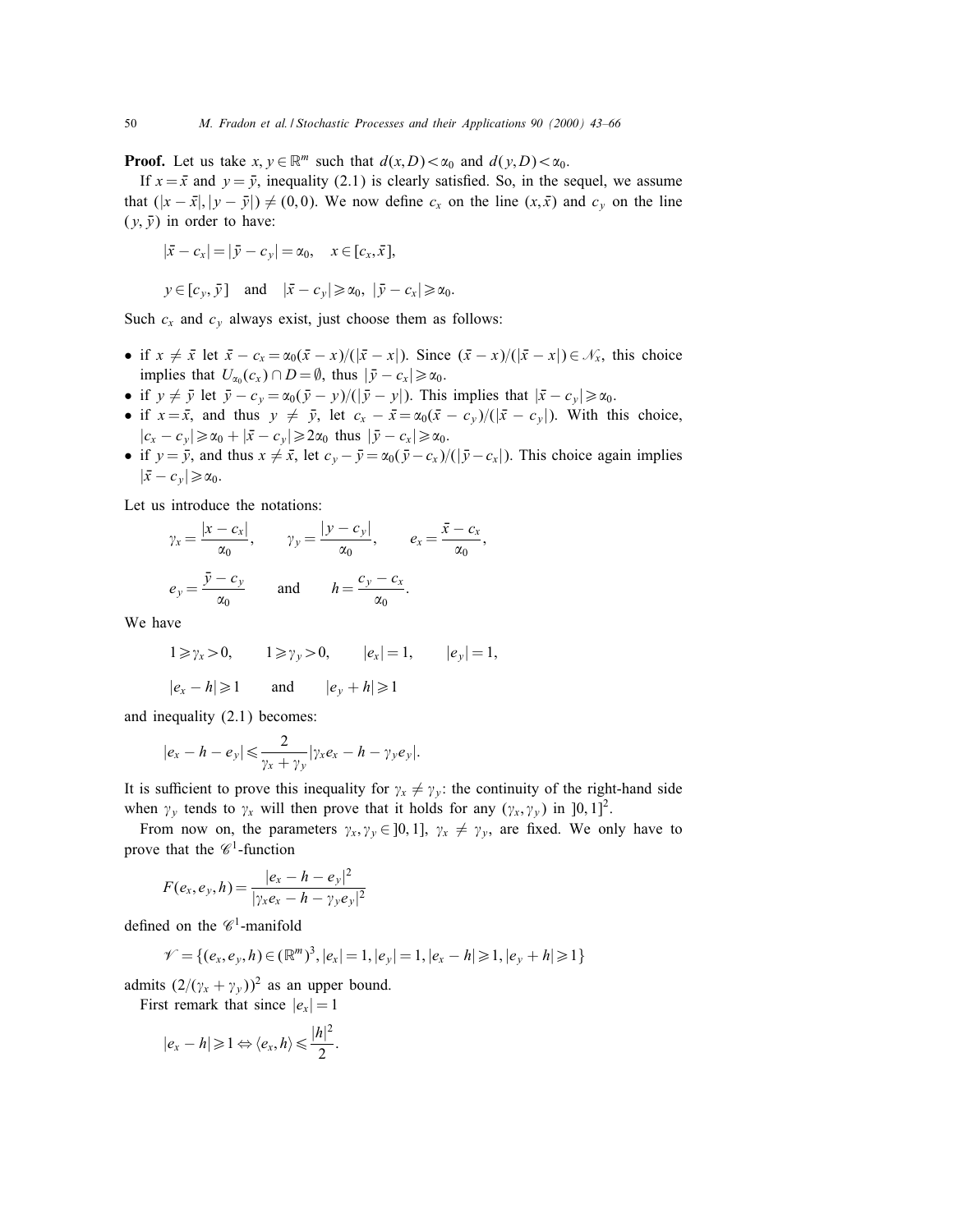Remark also that F is well-defined on  $\mathscr{V}$ , since, if  $\langle e_x, h \rangle \leq |h|^2/2$ ,

$$
\gamma_x e_x - h - \gamma_y e_y = 0
$$
  
\n
$$
\Rightarrow e_y = \frac{\gamma_x}{\gamma_y} e_x - \frac{1}{\gamma_y} h \text{ and } h \neq 0 \quad \text{(because } |e_x| = |e_y| \text{ and } \gamma_x \neq \gamma_y)
$$
  
\n
$$
\Rightarrow |e_y + h|^2 = 1 + 2 \frac{\gamma_x}{\gamma_y} \langle e_x, h \rangle - 2 \frac{1}{\gamma_y} \langle h, h \rangle + |h|^2
$$
  
\n
$$
\leq 1 + \frac{\gamma_x}{\gamma_y} |h|^2 - \frac{2}{\gamma_y} |h|^2 + |h|^2 = 1 - \frac{2 - \gamma_x - \gamma_y}{\gamma_y} |h|^2 < 1.
$$

Using the famous theorem about differentiable functions on manifolds, we obtain

$$
\sup_{\mathscr{V}} F = \max \left( \sup_{\mathscr{V}_{\infty}} F, \sup_{\mathscr{V}_{\nabla}} F, \sup_{\mathscr{V}_{\partial}} F \right),
$$

where

$$
\mathscr{V}_{\infty} = \{ (e_x, e_y, h) \in \mathscr{V}, |h| \geq 4 \},
$$
  

$$
\mathscr{V}_{\nabla} = \{ (e_x, e_y, h) \in \mathscr{V}, |e_x - h| > 1, |e_y + h| > 1,
$$
  

$$
\nabla F \in \text{Span } (\nabla (|e_x|^2 - 1), \nabla (|e_y|^2 - 1)) \},
$$
  

$$
\mathscr{V}_{\partial} = \{ (e_x, e_y, h) \in \mathscr{V}, |e_x - h| = 1 \text{ or } |e_y + h| = 1 \}.
$$

The computation of an upper bound for F on  $\mathscr{V}_{\infty}$  is very easy. Just use the triangular inequality twice

$$
|e_x - h - e_y| \leq (1 - \gamma_x)|e_x| + |\gamma_x e_x - h - \gamma_y e_y| + (1 - \gamma_y)|e_y|
$$
  

$$
|\gamma_x e_x - h - \gamma_y e_y| \geq |h| - \gamma_x - \gamma_y \geq 2 \quad \text{if } |h| \geq 4
$$

thus

$$
\sup_{\mathcal{V}_{\infty}} F \leqslant \left(1 + \frac{2 - \gamma_x - \gamma_y}{2}\right)^2 \leqslant \left(\frac{\gamma_x + \gamma_y}{\gamma_x + \gamma_y} + \frac{2 - \gamma_x - \gamma_y}{\gamma_x + \gamma_y}\right)^2 = \left(\frac{2}{\gamma_x + \gamma_y}\right)^2.
$$

To compute an upper bound for F on  $\mathscr{V}_{\nabla}$ , we remark that  $\nabla F = (\nabla_{e_x} F, \nabla_{e_y} F, \nabla_h F)$ and  $\nabla (|e_x|^2 - 1) = (2e_x, 0, 0), \nabla (|e_y|^2 - 1) = (0, 2e_y, 0).$ 

If  $\nabla F \in \text{Span}(\nabla(|e_x|^2 - 1), \nabla(|e_y|^2 - 1))$ , then  $\nabla_h F = 0$ , that is

$$
\nabla_h F = \frac{-2(e_x - h - e_y)|\gamma_x e_x - h - \gamma_y e_y|^2 + 2(\gamma_x e_x - h - \gamma_y e_y)|e_x - h - e_y|^2}{|\gamma_x e_x - h - \gamma_y e_y|^4} = 0.
$$

This implies that

$$
|e_x - h - e_y| |\gamma_x e_x - h - \gamma_y e_y|^2 = |\gamma_x e_x - h - \gamma_y e_y| |e_x - h - e_y|^2
$$

which exactly means that  $F(e_x, e_y, h) = \sqrt{F(e_x, e_y, h)}$ , i.e.  $F(e_x, e_y, h)$  equals 0 or 1. Thus  $\sup_{\mathscr{V}_{\square}} F \leq 1$ .

Finally, we compute a bound for F on  $\mathcal{V}_{\partial}$ . We will compute an upper bound for  $F(e_x, e_y, h)$  when  $|e_x| = |e_y| = 1$ ,  $|e_x - h| \ge 1$  and  $|e_y + h| = 1$ . The computation for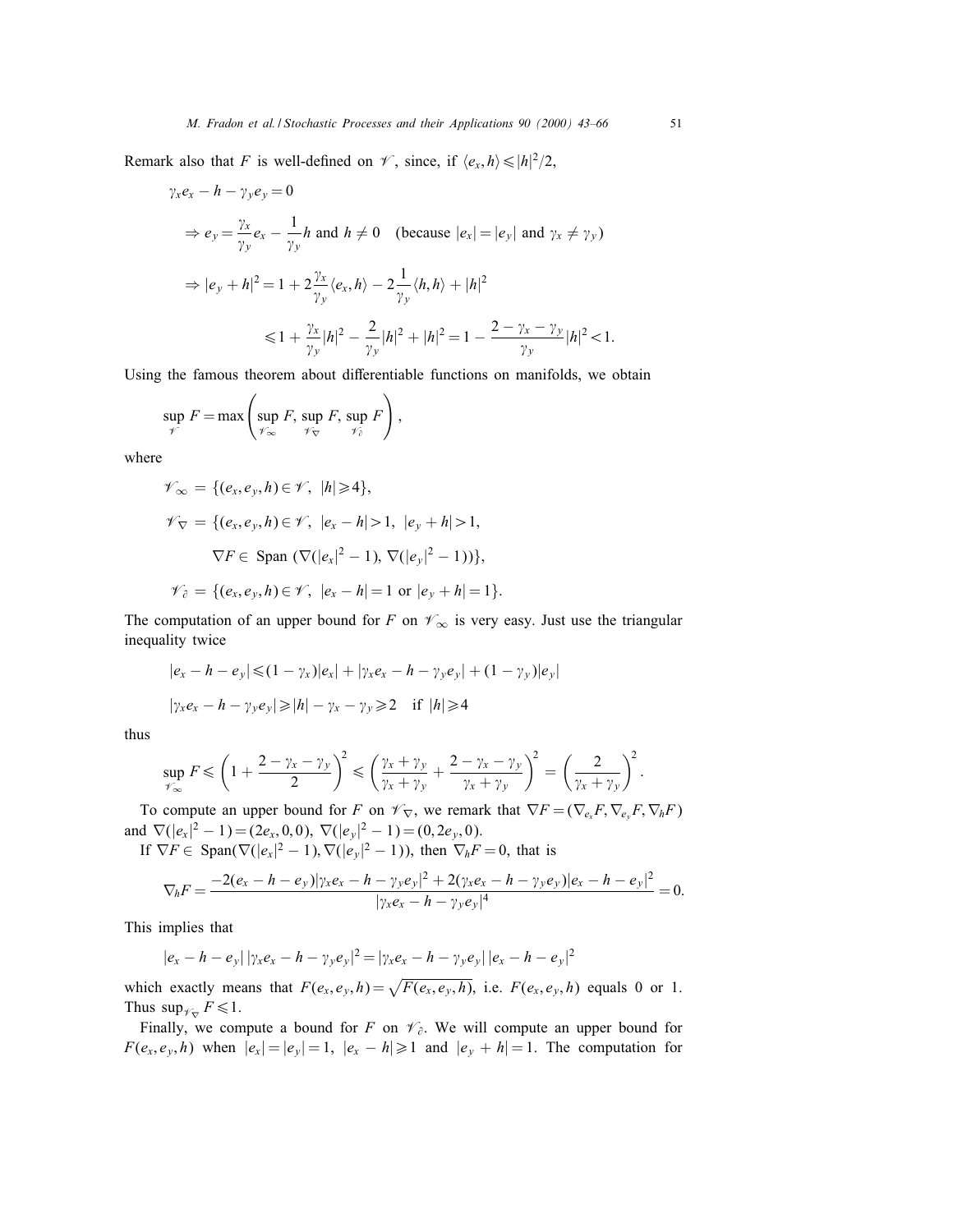$|e_x - h| = 1$  and  $|e_y + h| \ge 1$  is exactly the same (just exchange  $e_x$  and  $e_y$ ,  $\gamma_x$  and  $\gamma_y$ and replace h by  $-h$ ).

If 
$$
|e_x| = |e_y| = |e_y + h| = 1
$$
 and  $|e_x - h| \le 1$ :  
\n $|e_y + h| = 1 \Leftrightarrow 2\langle e_y, h \rangle = -|h|^2 \Leftrightarrow 2\langle e_y + h, h \rangle = |h|^2$   
\n $|e_x - h| \ge 1 \Leftrightarrow -2\langle e_x, h \rangle \ge -|h|^2$ 

thus

$$
|\gamma_x e_x - h - \gamma_y e_y|^2
$$
  
=  $|\gamma_x e_x - \gamma_y (e_y + h) - (1 - \gamma_y) h|^2$   
=  $\gamma_x^2 + \gamma_y^2 - 2\gamma_x \gamma_y \langle e_x, e_y + h \rangle + (1 - \gamma_y) |h|^2 - 2\gamma_x (1 - \gamma_y) \langle e_x, h \rangle$   
 $\ge \gamma_x^2 + \gamma_y^2 - 2\gamma_x \gamma_y \langle e_x, e_y + h \rangle$ 

and since  $|e_x - h - e_y|^2 = 2 - 2\langle e_x, e_y + h \rangle$ , we obtain

$$
F(e_x, e_y, h) \leq \frac{2 - 2\langle e_x, e_y + h \rangle}{\gamma_x^2 + \gamma_y^2 - 2\gamma_x \gamma_y \langle e_x, e_y + h \rangle}
$$

An elementary derivative computation prove that, when  $A \ge B$ , the function  $u \rightarrow$  $(2 - 2u)/(A - Bu)$  decreases on [ − 1; 1], thus  $\sup_{[-1,1]}(2 - 2u)/(A - Bu) = 4/(A + B)$ and

:

$$
\sup_{\gamma_{\partial}^2} F \leq \frac{4}{\gamma_x^2 + \gamma_y^2 + 2\gamma_x \gamma_y} = \left(\frac{2}{\gamma_x + \gamma_y}\right)^2.
$$

The proof is complete.  $\Box$ 

#### 2.2. Regularity estimates for the solution of Skorohod's problem

Let D be a domain of  $\mathbb{R}^m$ . For a given  $w \in W_0(\mathbb{R}^m) = \{w \in W(\mathbb{R}^m): w(0) = 0\}$  and  $x \in D$ , we consider the following Skorohod equation with reflecting boundary  $\partial D$ :

$$
\zeta(t) = x + w(t) + \varphi(t), \quad t \ge 0. \tag{2.2}
$$

A solution is a pair  $(\zeta, \varphi)$  satisfying (2.2) and the following two conditions (2.3) and  $(2.4)$  (we also call  $\zeta$  a solution of  $(2.2)$ ):

$$
\zeta \in W(\bar{D}).\tag{2.3}
$$

 $\varphi$  is an  $\mathbb{R}^m$ -valued continuous function with bounded variation on each finite

time interval satisfying  $\varphi(0) = 0$  and (2.4)

$$
\varphi(t) = \int_0^t \mathbf{n}(s) \, \mathrm{d} \|\varphi\|_s, \quad \|\varphi\|_t = \int_0^t \mathbb{1}_{\partial D}(\zeta(s)) \, \mathrm{d} \|\varphi\|_s,
$$

where  $\mathbf{n}(s) \in \mathcal{N}_{\zeta(s)}$  if  $\zeta(s) \in \partial D$ , and  $\|\varphi\|$ , denotes the total variation of  $\varphi$  on [0, t].

The existence and uniqueness of solutions of Skorohod-type equations were studied by many authors (Tanaka, 1979; Lions and Sznitman, 1984; Saisho, 1987). Saisho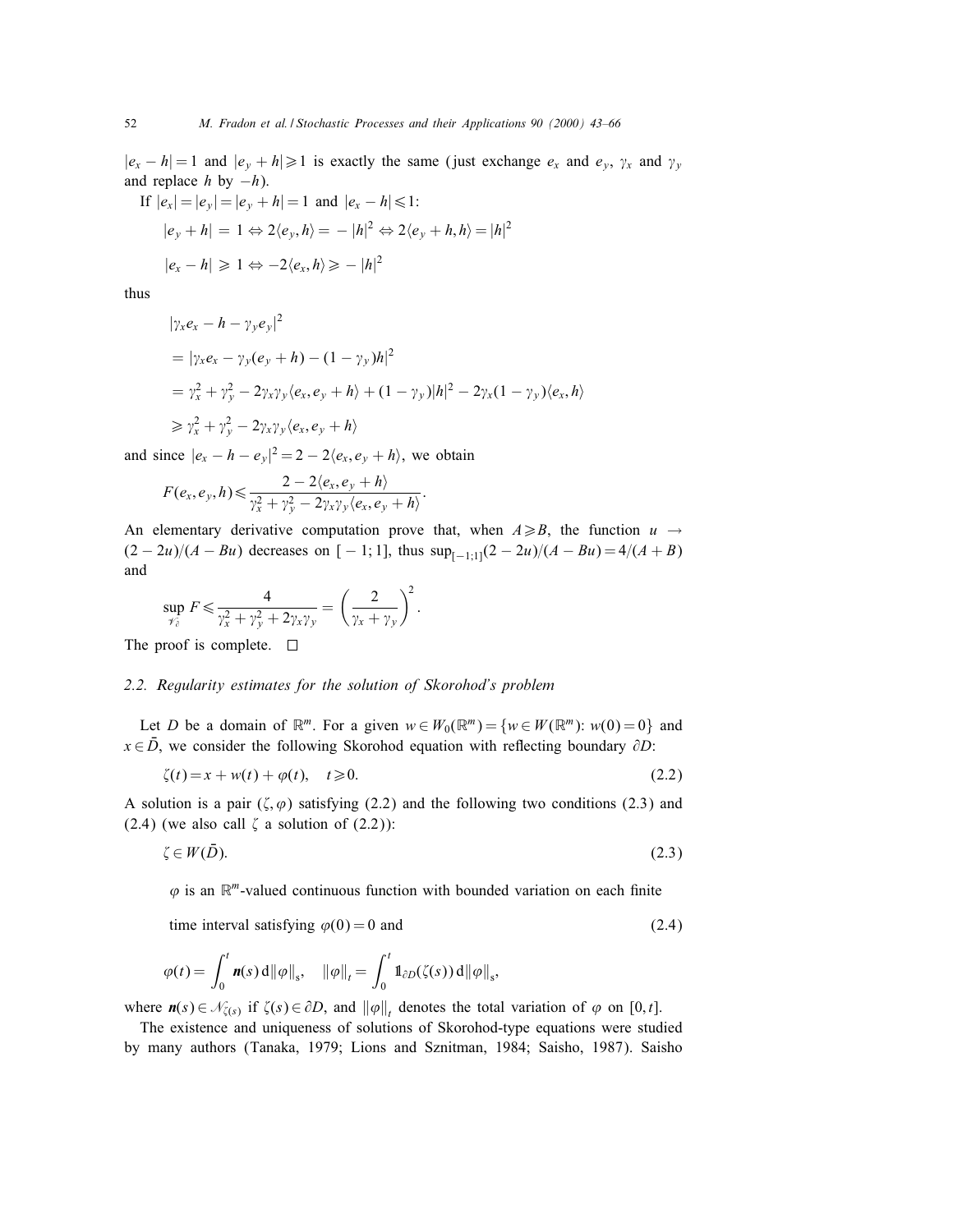(1987, Theorem 4:1) proved that, under Conditions A and B, Skorohod equation (2.2) admits a unique solution. Furthermore, this solution satisfies the following Lipschitz continuity property as a function of  $w(\cdot)$  and x:

**Lemma 2.2.** Suppose that the domain D satisfies Conditions A and B and let  $\zeta(.)$ (respectively,  $\zeta'(.)$ ) be the unique solution of Skorohod equation (2.2) (resp. for  $w' \in W_0(\mathbb{R}^m), x' \in \bar{D}, \ \zeta'(t) = x' + w'(t) + \varphi'(t), \quad t \geq 0.$ 

Then there exists a constant  $C_1$ , depending only on D, such that for each  $t \ge 0$ ,

$$
|\zeta(t) - \zeta'(t)| \leq (||w - w'||_t + |x - x'||) \exp(C_1(||\varphi||_t + ||\varphi'||_t)).
$$
\n(2.5)

**Proof.** In Proposition 4.1, Saisho (1987) proved this Lipschitz continuity property under Condition A, Condition B, and the following additional condition on the projection operator  $x \to \bar{x}$  (called Condition D in Saisho (1987)):

there exists  $C_1 \geq 0$  and  $C_2 \in ]0, \alpha_0[$  such that for all  $x, y \in \mathbb{R}^m$ :

$$
\max(|x - \bar{x}|, |y - \bar{y}|) \leq C_2 \Rightarrow |\bar{x} - \bar{y}| \leq (1 + C_1 \max(|x - \bar{x}|, |y - \bar{y}|))|x - y|.
$$

Owing to Lemma 2.1, the projection always have this property (for any  $C_2 \in [0, \alpha_0[$ and  $C_1 = 1/(\alpha_0 - C_2)$  when D satisfies Condition A.  $\square$ 

Remark that the constant  $C_1$  in the above lemma a priori depends on the space dimension m.

The following lemma gives an estimate of the total variation  $\|\varphi\|$ , of the process  $\varphi(t)$  (see Theorem 4.2 in Saisho, 1987).

**Lemma 2.3.** Suppose that the domain D satisfies Conditions A and B. Then, for any finite  $T>0$ , we have

$$
\|\varphi\|_{t} \leq f\left(\varDelta_{0,T,\cdot}(w), \sup_{s\leq t} |w(s)|\right) \quad \text{for all } 0 \leq t \leq T,
$$

where f is a function defined on  $W_0(\mathbb{R}^+) \times \mathbb{R}^+$  depending only on the constants  $\alpha_0, \beta_0, \delta_0$  in Conditions A and B, and  $\Delta_{0,T}(\mathbf{w})$  denotes the modulus of continuity of  $w$  in [0, T] defined as usually by

$$
\Delta_{0,T,\delta}(w) = \sup_{\substack{0 < s < t < T \\ |t-s| &\leq \delta}} |w(t) - w(s)|. \tag{2.6}
$$

Moreover, the functional  $w \to f(\Delta_{0,T}(w), \sup_{s\leq t}|w(s)|)$  is bounded on each set of paths W satisfying  $\lim_{\delta \to 0} \sup_{w \in \mathcal{W}} \Delta_{0,T,\delta}(w) = 0.$ 

#### 2.3. Application to a system of finitely many hard balls

Now the dimension of the state space is  $m = nd$ . Let us define a system of n hard balls moving in  $\mathbb{R}^d$  and reflected on the boundary of a domain  $D_n \subset \mathbb{R}^{nd}$ :

$$
D_n = \{x_n = (x_1, \ldots, x_n) \in \mathbb{R}^{nd} : |x_i - x_j| > r, i \neq j\}.
$$

Saisho and Tanaka (1986) checked that for each  $n \in \mathbb{N}$ , the domain  $D_n$  satisfies Conditions A and B.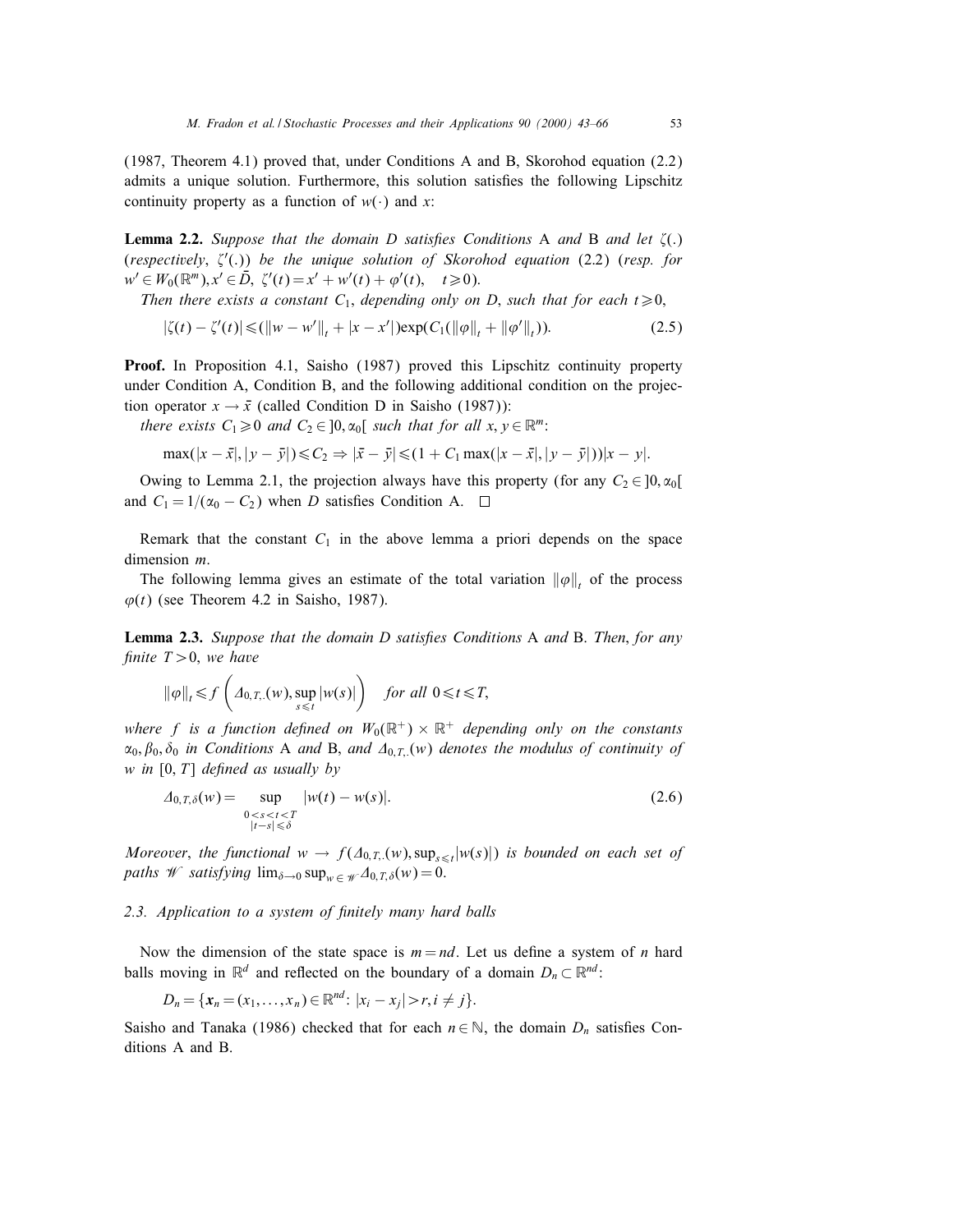Let  $\mathbf{b} = (b_1, \ldots, b_n)$  be a Lipschitz continuous  $\mathbb{R}^{nd}$ -valued function defined on  $\mathbb{R}^{nd}$ . Let also take  $w = (w_1, w_2,...) \in W_0(\mathbb{R}^d)^n$ .

Saisho and Tanaka (1986) proved that the following system of *n* equations in  $\mathbb{R}^d$  $(2.7)$  –  $(2.9)$  has a unique solution  $\zeta = (\zeta_i)_{i=1,2,\dots,n}$ , since it can be considered as a Skorohod equation in  $\mathbb{R}^{nd}$  with  $\partial D_n$  as reflecting boundary:

$$
\forall i \in \{1, 2, ..., n\}
$$
  

$$
\zeta_i(t) = x_i + w_i(t) + \int_0^t b_i(\zeta(s)) ds + \sum_{j=1}^n \int_0^t (\zeta_i(s) - \zeta_j(s)) d\rho_{ij}(s).
$$
 (2.7)

 $(\zeta_i)_{i=1,2,\dots,n}$  are continuous functions with  $|\zeta_i(t) - \zeta_j(t)| \ge r$ ,  $t \in [0,\infty)$ ,  $i \ne j$ . (2.8)

 $(\rho_{ij})_{i,j=1,2,\dots,n}$  are continuous nondecreasing functions with  $\rho_{ij}(0) = 0$ ,  $\rho_{ij} \equiv \rho_{ji}$ (2.9)

and

$$
\rho_{ij}(t) = \int_0^t \mathbb{1}_{\{r\}}(|\zeta_i(s) - \zeta_j(s)|) d\rho_{ij}(s).
$$

From now on, the number  $n$  of interacting hard balls we study becomes random but remains a.s. finite. To study such systems, we introduce the new configuration space  $\mathscr{D}$ :

$$
\mathscr{D}=\bigcup_{n=0}^{\infty}\overline{D_n},
$$

where  $\overline{D_0} = \{\emptyset\}$ ,  $\overline{D_1} = \mathbb{R}^d$  and for  $n \ge 2$ .

$$
\overline{D_n} = \{x_n = (x_1, x_2, \ldots, x_n) \in \mathbb{R}^{nd} : |x_i - x_j| \geq r, 1 \leq i < j \leq n\}.
$$

Let  $\Psi$  be a function on  $\{\emptyset\} \cup (\bigcup_{n=1}^{\infty} \mathbb{R}^{nd})$  satisfying  $\Psi(\emptyset) = 0$  and the following conditions:

- ( $\Psi$ .1)  $\Psi$  is a  $\mathscr{C}^1$ -function, invariant by permutation on  $(\mathbb{R}^d)^n$  for each  $n \ge 1$ , with  $\nabla \Psi$ Lipschitz continuous.
- $(\Psi.2) \exists K_{\Psi} \in \mathbb{R}, \forall n \in \mathbb{N}, \inf_{(x_1,...,x_n,y) \in \overline{D_{n+1}}} (\Psi(x_1,...,x_n,y) \Psi(x_1,...,x_n)) \geq K_{\Psi}$  $(\Psi.3)$   $\sum_{n=1}^{\infty} (z^n/n!) \int_{\mathbb{R}^{nd}} \chi_h(x_n) \exp(-\Psi(x_n)) dx_n < +\infty$ , where  $\chi_h(x_n) = \exp(-\sum_{1 \leq i < j \leq n} \Phi_h(x_i, x_j)) = \mathbb{1}_{\{x_1, x_2, \dots, x_n\} \in \mathfrak{X}}.$

We define a probability measure  $\mu_z^{\Psi}$  on  $\mathscr{D}$  by  $\mu_z^{\Psi}(\{\emptyset\}) = 1/Z_z^{\Psi}$  and

$$
\mu_z^{\Psi}(A) = \frac{1}{Z_z^{\Psi}} \frac{z^n}{n!} \int_A \chi_h(\mathbf{x}_n) \exp(-\Psi(\mathbf{x}_n)) \, \mathrm{d}\mathbf{x}_n, \quad \text{for any Borel set } A \subset \overline{D_n}, \tag{2.10}
$$

where  $dx_n = dx_1 dx_2 ... dx_n$  and  $Z_z^{\Psi} = 1 + \sum_{n=1}^{\infty} (z^n/n!) \int_{\mathbb{R}^{nd}} \chi_h(x_n) \exp(-\Psi(x_n)) dx_n$ .

By the symmetry property of  $\Psi$ , it is clear that  $\mu_z^{\Psi}$  can be considered as a probability measure on  $\mathfrak{X}$ .

For 
$$
\mathbf{x} \in \mathcal{D}
$$
 and  $\mathbf{w} = (w_1, w_2, \ldots) \in W_0(\mathbb{R}^d)^{\mathbb{N}}$ , we put  
\n
$$
\zeta^{\Psi}(t, \mathbf{x}, \mathbf{w}) = \begin{cases} \zeta^{\Psi}(t, \mathbf{x}_n, \mathbf{w}_n) & \text{if } \mathbf{x} = \mathbf{x}_n, n \in \mathbb{N}, \\ 0 & \text{if } \mathbf{x} = \emptyset, \end{cases}
$$
\n(2.11)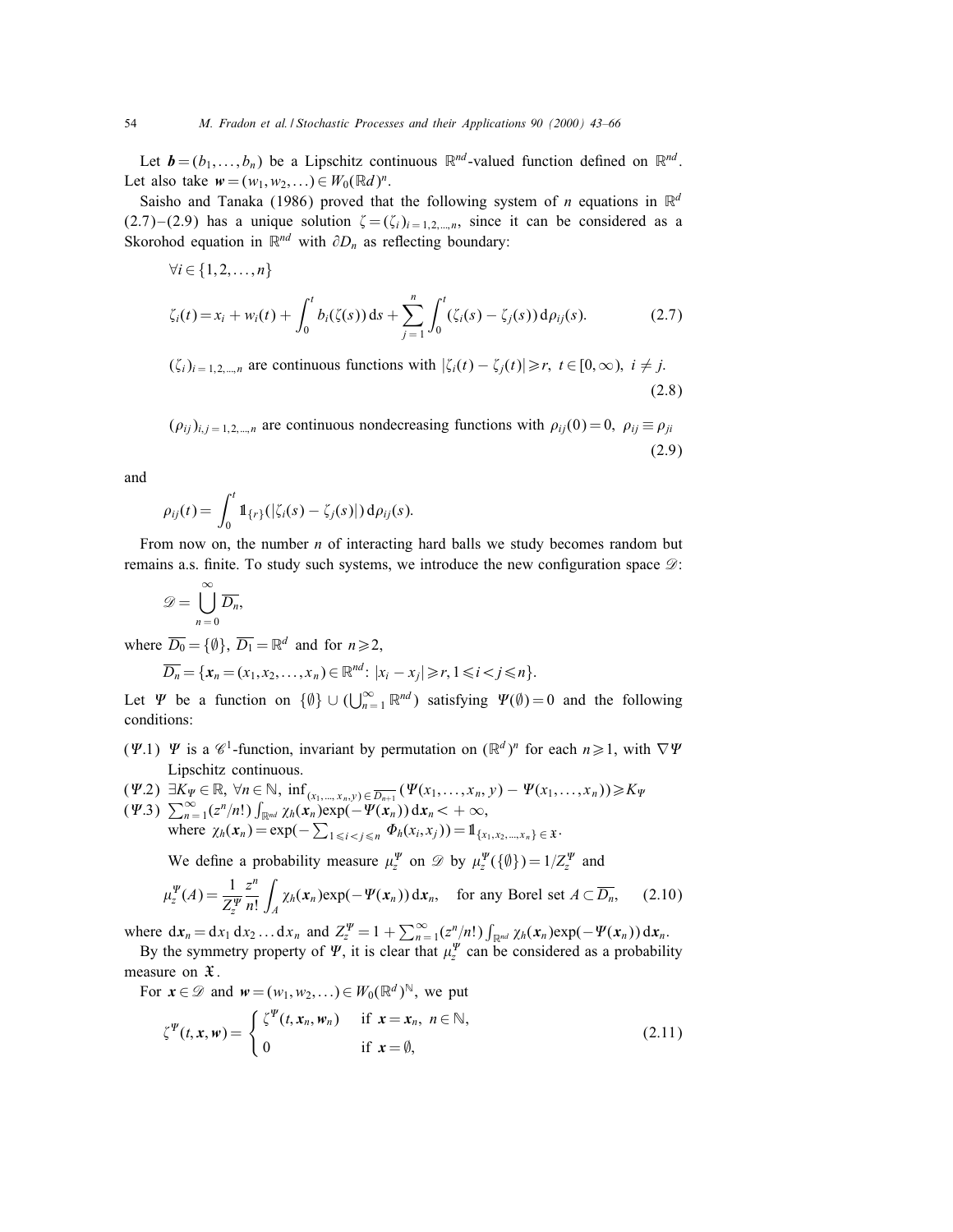where  $w_n = (w_1, w_2, \dots, w_n)$ , and  $\zeta^{\Psi}(t, x_n, w_n)$  is the unique solution of Eq. (2.7) where the drift  $\boldsymbol{b}$  is given by

$$
b(x_n) = -\nabla \Psi(x_n), \quad n \in \mathbb{N}.
$$
 (2.12)

We denote by  $P_W$  the Wiener measure on  $W_0(\mathbb{R}^d)$ . As in Tanemura (1996) Lemma 2.4, we compute a bound for the probability that  $\zeta^{\Psi}$  oscillate too much when w is a Brownian motion and the initial law is Gibbsian:

**Lemma 2.4.** The process  $\zeta^{\Psi}(t, \ldots)$  is a reversible diffusion process under the probability  $\mu_z^{\Psi}\otimes P^{\otimes \mathbb{N}}_{\rm W}$ . Moreover, for any finite time  $T\!>\!0,$  there exists positive constants  $C_3$  and  $C_4$  depending only on T and  $\Psi$  such that

$$
\forall \ell \in \mathbb{N}, \quad \forall \varepsilon, \ \delta > 0
$$

$$
\mu_{\mathcal{I}}^{\Psi} \otimes P_{\mathbf{W}}^{\otimes \mathbb{N}}(\exists i \in \mathbb{N} \text{ s.t. } \Delta_{0,T,\delta}(\zeta_i^{\Psi}) \geq \varepsilon \text{ and } \zeta_i^{\Psi}(0) \in U_{\ell}) \leq C_3 z |U_{\ell}| \exp(-C_4 \varepsilon^2/\delta).
$$

We now need to control the geometrical repartition of the particles in  $\mathbb{R}^d$ . To this aim, we introduce the concept of cluster.

For  $\eta \in \mathfrak{X}$ ,  $r' > r$  and two points x, y in  $\mathbb{R}^d$ , we say that a continuous curve  $\gamma$  is a *r'*-connection between x and y with respect to  $(\eta, r')$  if  $x, y \in \gamma$  and  $\gamma \subset U_{r'/2}(\eta)$ . Then the occupied cluster  $C(r', x, \eta)$  of x is defined by

 $C(r', x, \eta) = \{y \in \eta : \exists \text{ an occupied connection between } x \text{ and } y\}.$ 

The set  $U_{r'/2}(C(r',x,\eta))$  is the connected component of  $U_{r'/2}(\eta)$  containing x.

First we show the following estimate on the cardinal of the set  $C(r', x, \eta)$ .

**Lemma 2.5.** Let  $\mu_z^{\Psi}$  be the probability measure on  $\mathscr{D}$  introduced in (2.10). Then, for any  $M \in \mathbb{R}^+$ , there exists a constant  $C_5 = C_5(r, d, z)$  such that, for any  $\ell \in \mathbb{N}^*$  and  $0 < \varepsilon < 1$ ,

$$
\mu_z^{\Psi}(\exists x \in U_{\ell}, \sharp \mathbf{C}(r+\varepsilon, x, .) > M^d) \leqslant C_5 \ell^d \varepsilon^{[rM/(2r+2)]} \exp\left(-\left[\frac{rM}{2r+2} + 1\right] K_{\Psi}\right).
$$

**Proof.** A set of diameter  $\ell$  cannot contain more than  $(\ell/r)^d$  hard balls of diameter r. Therefore, if  $\#C(r + \varepsilon, x, \eta) > M^d$  then the diameter of  $U_{(r+\varepsilon)/2}(C(r + \varepsilon, x, \eta))$  is larger than rM, and this in turn implies the existence of  $\{y_1,\ldots,y_{M'}\}\subset \eta$  such that  $|y_1|\leq \ell+1$  $(r + \varepsilon)/2$ ,  $|y_1 - y_2| \le r + \varepsilon$ ,  $\ldots |y_{M'-1} - y_{M'}| \le r + \varepsilon$  for some  $M' = [rM/(2(r + \varepsilon))] + 1$ .

$$
\mu_z^{\Psi}(\{\eta \text{ such that } \exists x \in U_{\ell}, \sharp C(r + \varepsilon, x, \eta) > M^d \})
$$
  

$$
\leq \mu_z^{\Psi} \left( \left\{ \eta \text{ such that } \exists \{y_1, \dots, y_{M'}\} \subset \eta, \right\}
$$
  

$$
|y_1| \leq \ell + \frac{r + \varepsilon}{2}, |y_1 - y_2| \leq r + \varepsilon, \dots, |y_{M'-1} - y_{M'}| \leq r + \varepsilon \right\} \right)
$$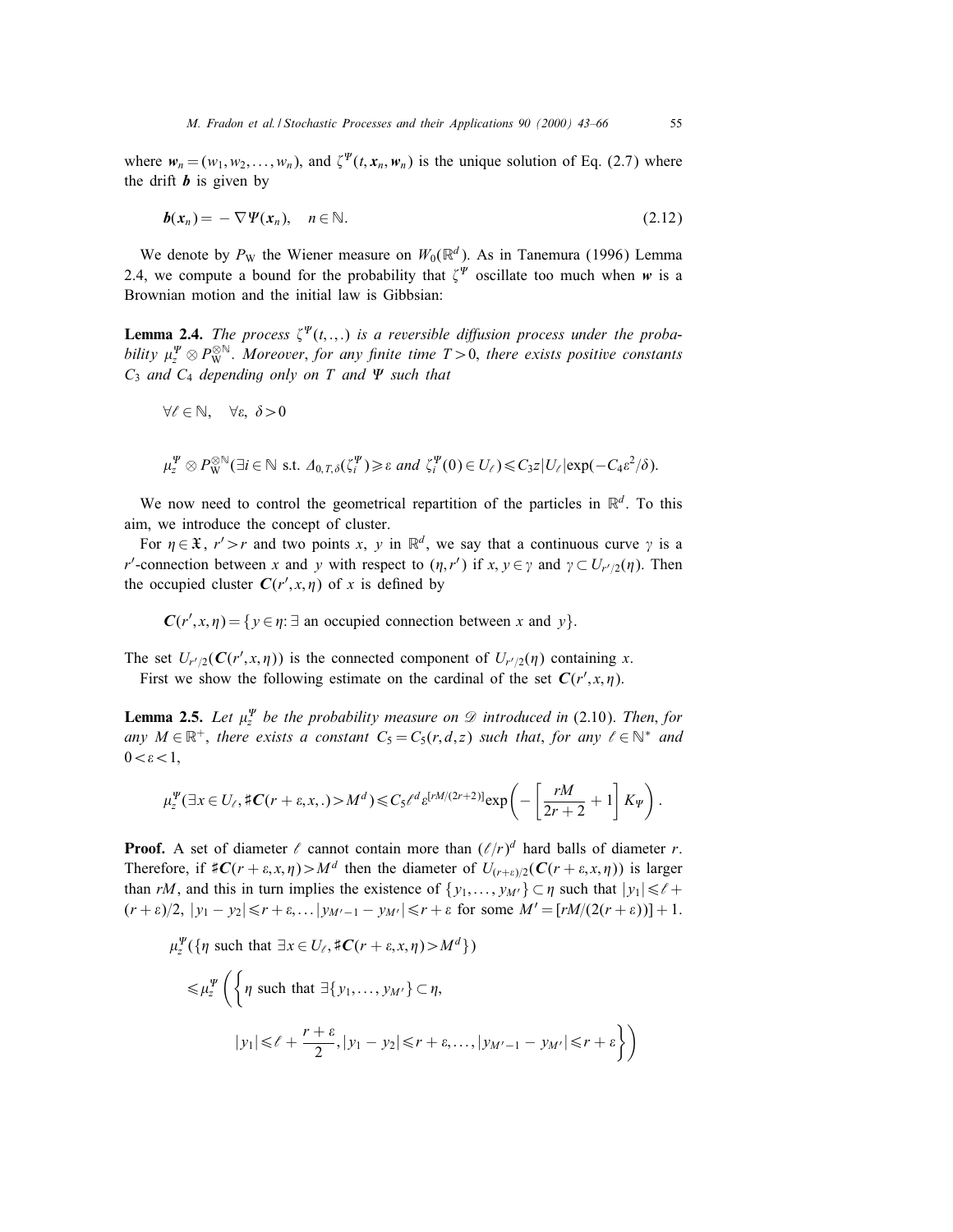$$
\leq \exp(-M'K_{\Psi}) \frac{1}{Z_{z}^{\Psi}} \sum_{n=M'}^{\infty} \frac{z^{n}}{n!} {n \choose M'} (M')! \times \int_{\mathbb{R}^{(n-M')d}} \chi_{h}(\mathbf{x}_{n-M'}) \exp(-\Psi(\mathbf{x}_{n-M'})) d\mathbf{x}_{n-M'} \times \int_{U_{\ell+(r+\epsilon)/2}} d\mathbf{y}_{1} \int_{U_{r+\epsilon}(\mathbf{y}_{1})} d\mathbf{y}_{2} ... \int_{U_{r+\epsilon}(\mathbf{y}_{M'-1})} \chi_{h}(\mathbf{y}_{M'}) d\mathbf{y}_{M'} \leq \exp(-M'K_{\Psi}) |U_{\ell+(r+\epsilon)/2}| |U_{r+\epsilon} \backslash U_{r}|^{M'-1} z^{M'} \leq C_{5} \ell^{d} \epsilon^{M'-1} z^{M'} \exp(-M'K_{\Psi})
$$

for some integer  $M' \ge rM/(2r+2)$  and with  $C_5$  a constant depending only on r, d and z. This completes the proof.  $\square$ 

We now define a set of regular paths, in the sense that their modulus of continuity is small enough and, at each step of a time partition, the size of the clusters is bounded. Let  $\varepsilon_2 > \varepsilon_1 > 0$ ,  $\delta > 0$  and  $T, \ell \in \mathbb{N}$ . We denote by  $A(\varepsilon_1, \varepsilon_2, \delta, T, M, \ell)$  the set of all elements  $\xi = {\xi_i(\cdot)}_i \in W(\mathfrak{X})$  satisfying

$$
\forall i \in \bigcup_{t \in [0,T]} J(\zeta(t), U_{\ell}), \quad \Delta_{0,T,\delta}(\zeta_i(\cdot)) \leq \varepsilon_1,
$$
\n(2.13)

$$
\forall x \in U_{\ell}, \quad \forall k = 0, 1, \dots, [T/\delta], \quad \sharp \mathbf{C}(r + \varepsilon_2, x, \xi(k\delta)) \leq M. \tag{2.14}
$$

Remark that if  $\xi(\cdot) \in A(\varepsilon_1, \varepsilon_2, \delta, T, M, \ell)$  and  $\varepsilon_2 > 2\varepsilon_1$ , then

$$
\forall x \in U_{\ell}, \quad \forall t \in [0, T], \quad \sharp \mathbf{C}(r + \varepsilon_2 - 2\varepsilon_1, x, \xi(t)) \leq M.
$$

We then obtain the following lemma:

**Lemma 2.6.** Let  $0 < \kappa_2 < \kappa_1 < \frac{1}{2}$ ,  $z > 0$  and T,  $p \in \mathbb{N}$ . Then for any  $\beta > 0$  we can choose  $M = M(\kappa_1, \kappa_2, T, p) \in \mathbb{N}$  and  $C_6 = C_6(\kappa_1, \kappa_2, Z, T, p) > 0$  such that

$$
\forall m \in \mathbb{N}, \quad \mu_z^{\Psi} \otimes P_{\mathbf{W}}^{\otimes \mathbb{N}} \left( \zeta^{\Psi} \in \Lambda \left( m^{-\kappa_1}, m^{-\kappa_2}, \frac{1}{m}, T, M, m^p \right)^c \right) \leq C_6 m^{-\beta}.
$$

**Proof.** It is a consequence of Lemmas 2.4 and 2.5.  $\Box$ 

# 3. Approximation of the solution and convergence

Let  $J$  be any non-empty finite subset of  $\mathbb N$ . We now consider an infinite system of particles in which only a finite number (those indexed by  $J$ ) move following the dynamics defined in (2.7). Let  $\mathbf{b} = (b_i)_{i \in J}$  be an  $(\mathbb{R}^d)^J$ -valued Lipschitz continuous function defined on  $(\mathbb{R}^d)^J$ ,  $x = (x_1, x_2,...)$  such that  $\{x_1, x_2,...\} \in \mathfrak{X}$  and  $w = (w_1, w_2,...) \in W_0(\mathbb{R}^d)^\mathbb{N}$ . We then obtain the following system of equations (3.1)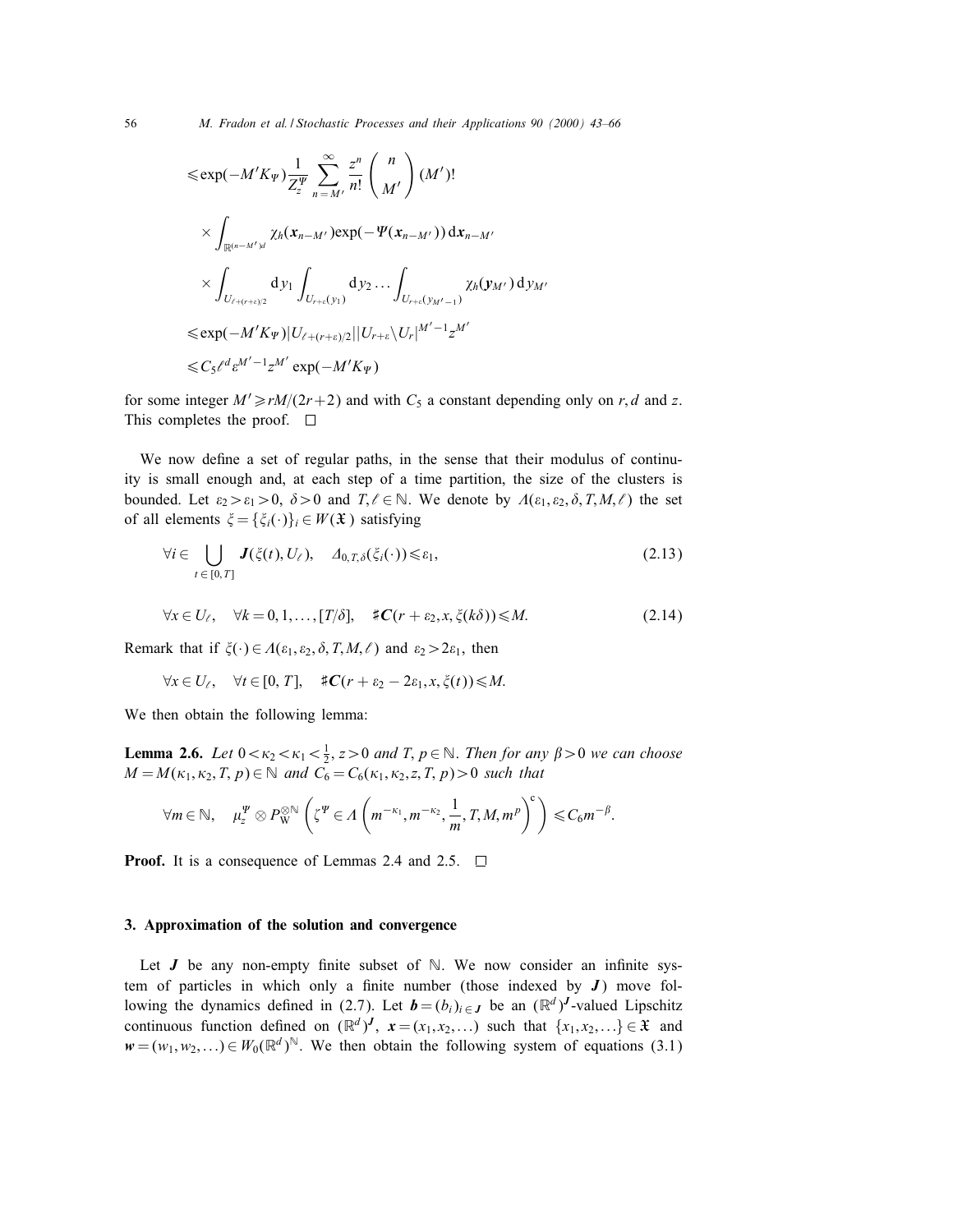under conditions (3.2) and (3.3)

$$
\xi_i(t) = \begin{cases}\n x_i + w_i(t) + \int_0^t b_i(\xi(s)) ds \\
 + \sum_{j \in J} \int_0^t (\xi_i(s) - \xi_j(s)) d\rho_{ij}(s) & \text{if } i \in J, \\
 x_i & \text{if } i \notin J.\n\end{cases}
$$
\n(3.1)

 $(\xi_i)_{i \in J}$  are continuous functions with  $|\xi_i(t) - \xi_i(t)| \ge r$ ,  $t \in [0, \infty)$ ,  $i \ne j$ . (3.2)

 $(\rho_{ij}, i, j \in J)$  are continuous non-decreasing functions with  $\rho_{ij}(0) = 0$ ,  $\rho_{ij} \equiv \rho_{ji}$ (3.3)

and

$$
\rho_{ij}(t) = \int_0^t \mathbb{1}_{\{r\}}(|\xi_i(s) - \xi_j(s)|) d\rho_{ij}(s).
$$

For  $i \notin J$  or  $j \notin J$ ,  $\rho_{ij} \equiv 0$ .

Existence and uniqueness of the solution of (3.1) were discussed in the previous section.

Let  $\Phi$ <sub>s</sub> be the smooth pair potential with infinite range defined in Section 1.2, and let  $\psi^{\ell,\eta}, \ell \in \mathbb{N}, \eta \in \mathfrak{X}$  be non-negative smooth functions defined on  $\mathbb{R}^d$  with the following properties:

 $\nabla \psi^{\ell,\eta}$  is bounded Lipschitz continuous. (3.4)

$$
\psi^{\ell,\eta} = 0 \text{ on } U_{\ell}^{\eta} = U_{\ell} \setminus U_r(\eta \cap U_{\ell}^c). \tag{3.5}
$$

$$
\sum_{\ell \in \mathbb{N}} \sup_{\eta \in \mathfrak{X}} \int_{\mathbb{R}^d \setminus U_{\ell}^{\eta}} \exp(-\psi^{\ell, \eta}(x)) \, dx < +\infty. \tag{3.6}
$$

Such functions obviously exist: take for example  $\psi^{\ell,\eta}(x) = l^{d+1}\delta_{\eta}(x)$  with  $\delta_{\eta}$  a  $\mathscr{C}^2$ function with bounded derivatives which is equivalent to  $d(., U_l^{\eta})$  on  $\mathbb{R}^d$  (see Stein, 1970, p. 171).

We can now define on  $\bigcup_{n=1}^{\infty} \mathbb{R}^{nd}$  the following potential, as perturbation by the self-potential  $\psi^{\ell,\eta}$  of the smooth pair potential  $\Phi_s$ , with  $\eta$  as fixed external configuration: for any  $J$  finite subset of  $\mathbb{N}$ ,

$$
\Psi^{\ell,\eta}(\mathbf{x}_J) = \sum_{i \in J} \psi^{\ell,\eta}(x_i) + \sum_{\substack{i,j \in J \\ i < j}} \Phi_s(x_i - x_j) + \sum_{\substack{i \in J \\ j, |\eta_j| \geq \ell}} \Phi_s(x_i - \eta_j). \tag{3.7}
$$

Note that  $\Psi^{\ell,\eta}$  satisfies the assumptions made on the function  $\Psi$  in the Section 2.3: ( $\Psi$ .1) is obvious, ( $\Psi$ .2) is true with  $K_{\Psi} = -2\overline{\Phi}_{s}$  and ( $\Psi$ .3) comes from (3.6).

From now on, and for the rest of this section, let  $X_0 = \{X_1, X_2,...\}$  be a fixed  $\mathfrak X$ -valued random variable with Gibbsian law  $\mu \in \mathscr G(z, \Phi)$ . Let  $(B_i(t), i \in \mathbb N)$  be a family of independent  $\mathbb{R}^d$ -valued Brownian motions.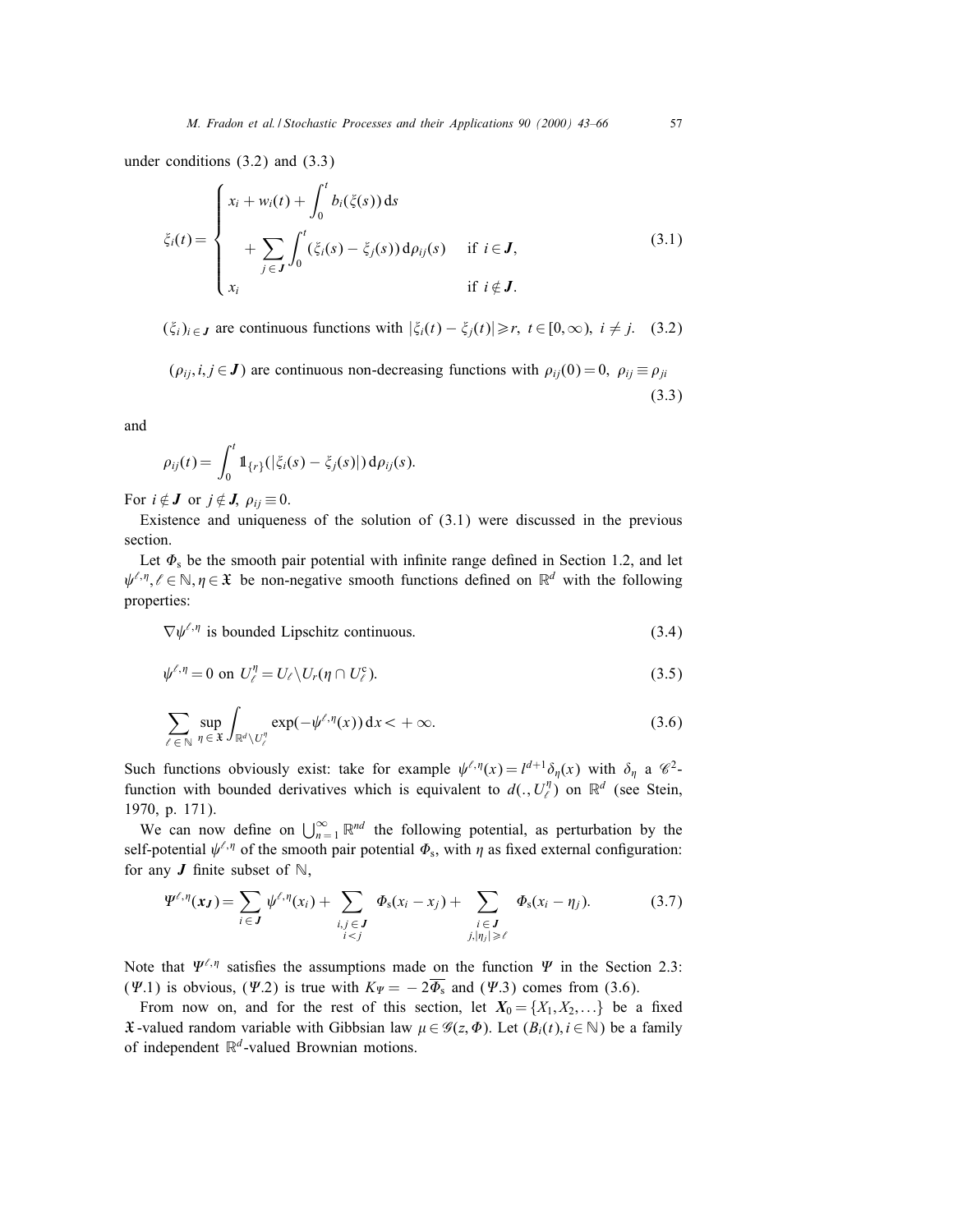We now consider, for each  $\ell \in \mathbb{N}$ , a particular case of Eq. (3.1) with  $x_i = X_i$ ,  $w_i = B_i(\cdot)$ ,  $b_i = -\frac{1}{2} \nabla_i \Psi^{\ell, X_0}$  and  $J = J(X_0, U_\ell) = \{i \in \mathbb{N} : |X_i| < \ell \}$  random. The unique solution of this equation is denoted by  $(X^{\ell}(t), L^{\ell}(t)) = (X_i^{\ell}(t), L^{\ell}(t), i, j \in \mathbb{N})$  and satisfies

$$
X_i^{\ell}(t) = \begin{cases} X_i + B_i(t) - \frac{1}{2} \int_0^t \nabla_i \Psi^{\ell, X_0}(X_j^{\ell}(s)) ds \\ + \sum_{j \in J(X_0, U_{\ell})} \int_0^t (X_i^{\ell}(s) - X_j^{\ell}(s)) dL_{ij}^{\ell}(s) & \text{if } i \in J(X_0, U_{\ell}), \\ X_i & \text{if } i \notin J(X_0, U_{\ell}). \end{cases}
$$
(3.8)

 $(X_i^{\ell}(\cdot))_{i \in J(X_0,U_{\ell})}$  are continuous processes with  $|X_i^{\ell}(t) - X_j^{\ell}(t)| \ge r, \forall t \ge 0, i \ne j$ . (3.9)

 $(L_{ij}^{\ell}, i, j \in \mathbb{N})$  are continuous non-decreasing processes with  $L_{ij}^{\ell}(0) = 0$ ,  $L_{ij}^{\ell} \equiv L_{ji}^{\ell}$ (3.10)

and

$$
L_{ij}^{\ell}(t) = \begin{cases} \int_0^t \mathbb{1}_{\{r\}}(|X_i^{\ell}(s) - X_j^{\ell}(s)|) dL_{ij}^{\ell}(s) & \text{if } i, j \in \mathbf{J}(X_0, U_{\ell}), \\ 0 & \text{otherwise.} \end{cases}
$$

Then we have the following convergence result:

**Proposition 3.1.** The sequence of processes  $(X^{\ell})_{\ell \in \mathbb{N}^*}$  converges a.s. in  $W(\mathfrak{X})$  to a reversible process  $X^{\infty}$  with values in  $\mathscr{C} \cap \Theta$ , where

$$
\Theta = \bigcap_{0 < \kappa < \frac{1}{2}} \bigcap_{p=1}^{\infty} \bigcap_{T=1}^{\infty} \bigcup_{m_0=1}^{\infty} \bigcap_{m=m_0}^{\infty} \Theta \left[ m^{-\kappa}, \frac{1}{m}, T, m^p \right] \quad \text{and}
$$
\n
$$
\Theta[\varepsilon, \delta, T, \ell] = \{ \{\xi_i\} \in W(\mathfrak{X}): \Delta_{0, T, \delta}(\xi_i) < \varepsilon \text{ for any } i \text{ with } \min_{t \in [0, T]} |\xi_i(t)| < \ell \}.
$$

Moreover, the process  $X^{\infty}(\cdot)$  is the unique solution of the infinite-dimensional system of stochastic equations (1.12) when the initial condition is equal to  $X_0 = \{X_1, X_2,...\}$ .

The rest of this section is devoted to the proof of Proposition 3.1 We first construct a set of probability one on which  $(X^{\ell})$  is a Cauchy sequence and then we prove that the limit point is the unique solution of (1.12).

**Lemma 3.2.** Let  $0 < \kappa_2 < \kappa_1 < \frac{1}{2}$  and T,  $p \in \mathbb{N}$ . Then we can choose  $M \in \mathbb{N}$  such that

$$
\sum_{m=1}^{\infty}\sum_{\ell=m^p}^{(m+1)^p}P\left(X^{\ell}(\cdot)\in\Lambda\left(m^{-\kappa_1},m^{-\kappa_2},\frac{1}{m},T,M,m^p\right)^c\right)<+\infty.
$$

**Proof.** Let  $\mu_z^{\ell,\eta}$  be the Gibbs measure defined by (2.10) where the function  $\Psi$  is taken equal to the potential  $\Psi^{\ell,\eta}$  defined in (3.7). By comparing  $\mu^{\ell,\eta}_z$  and the local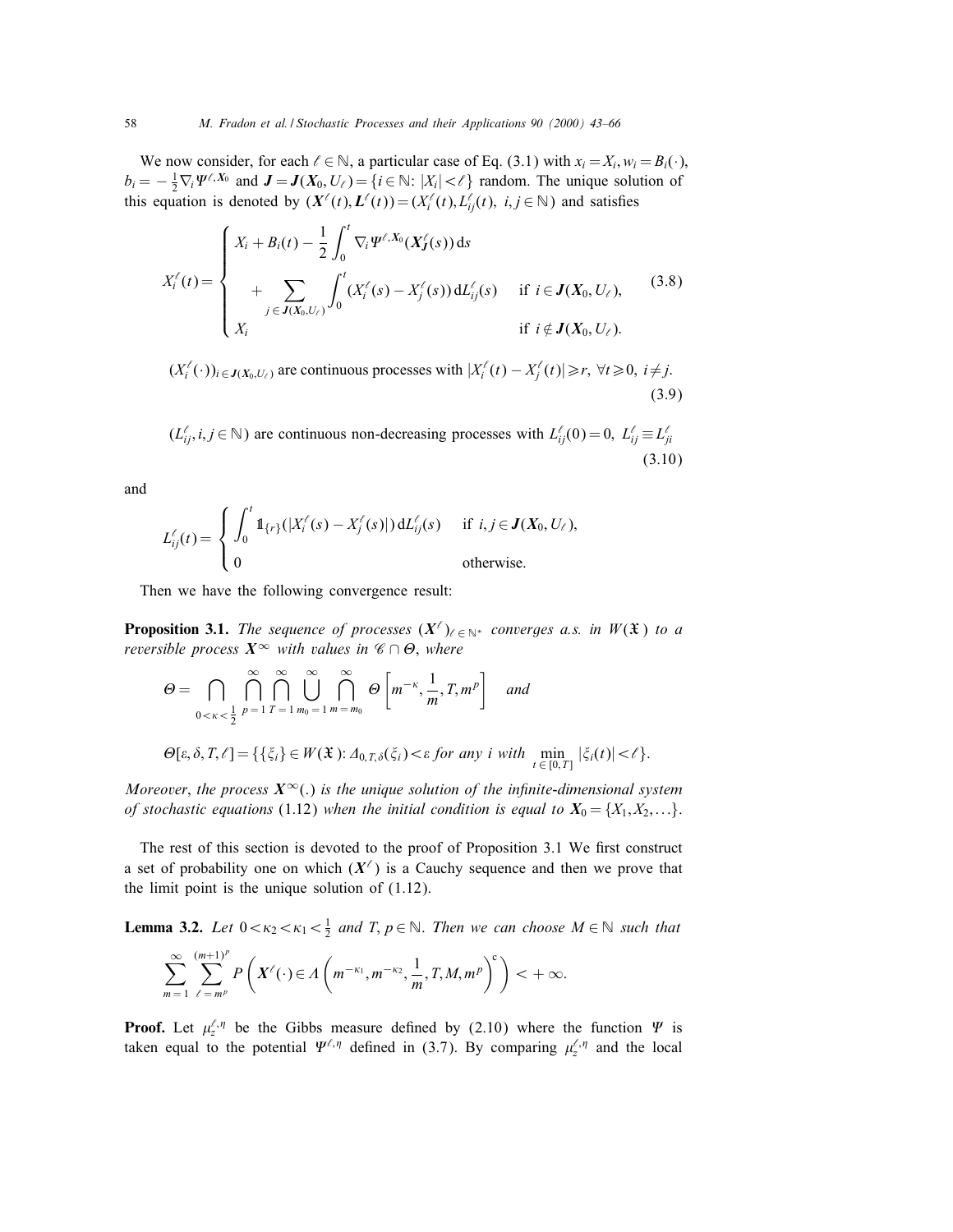specification  $\mu_{U_r,n,z}$  (defined by (1.11)) as detailed in the Proposition 6.1 (Steps 1 and 2) in Fradon and Roelly (to appear), we obtain

$$
\mu_z^{\ell,\eta}(N_{(U_\ell^{\eta})^c} \neq 0) \leq \int_{\mathfrak{X}} N_{(U_\ell^{\eta})^c}(\zeta) \mu_z^{\ell,\eta}(\mathrm{d}\zeta) \leq z \exp(-2\overline{\Phi_s}) \int_{\mathbb{R}^d \setminus U_\ell^{\eta}} \exp(-\psi^{\ell,\eta}(x)) \, \mathrm{d}x
$$

the same upper-bound holds for  $|\mu_z^{\ell,\eta} - \mu_{U_\ell,\eta,z}|(N_{(U_\ell^{\eta})^c} = 0)$ , which leads to the estimate

$$
\|\mu^{\ell,\eta}_z - \mu_{U_\ell,\eta,z}\| \leq 2z\exp(-2\overline{\Phi_s})\int_{\mathbb{R}^d\setminus U_\ell^\eta} \exp(-\psi^{\ell,\eta}(x))\,\mathrm{d} x,
$$

where  $\|v\|$  denotes the total variation of a signed measure v. Then,

$$
P\left(X^{\ell}(\cdot) \in \Lambda\left(m^{-\kappa_1}, m^{-\kappa_2}, \frac{1}{m}, T, M, m^p\right)^c\right)
$$
  
\$\leqslant \int P\left(X^{\ell}(\cdot) \in \Lambda\left(m^{-\kappa\_1}, m^{-\kappa\_2}, \frac{1}{m}, T, M, m^p\right)^c | X^{\ell}(0) = \xi\right) d\mu\_z^{\ell, \eta}(\xi) d\mu(\eta)\$  
\$+ \int ||\mu\_z^{\ell, \eta} - \mu\_{U\_\ell, \eta, z}|| d\mu(\eta).

By Lemma 2.6, assumption (3.6) and the above inequalities the series in Lemma 3.2 converges.  $\square$ 

We fix the parameters  $0 < \kappa_2 < \kappa_1 < \frac{1}{2}$ ,  $T \in \mathbb{N}$  and  $p \in \mathbb{N}$ .

By the scaling property of the Brownian motion  $\bf{B}$  and Doob's inequality, we control the modulus of continuity of  $\boldsymbol{B}$  as follows:

$$
\sum_{m=1}^{\infty} \sum_{\ell=m^p}^{(m+1)^p} P\left(\Delta_{0,T,1/m}(B_i) > m^{-\kappa_1} \text{ for some } i \text{ with } \min_{t \in [0,T]} |X_i^{\ell}(t)| < m^p\right) < +\infty.
$$

Combining this and Lemma 3.2, by Borel Cantelli's Lemma, for almost all  $\omega$ , there exists  $M \in \mathbb{N}$  and  $m_0 = m_0(\omega) \in \mathbb{N}$  such that

for 
$$
m \ge m_0
$$
 and  $m^p \le l < (m+1)^p$ ,  $X^{\ell}(\cdot)$ ,  $X^{\ell+1}(\cdot) \in A(m^{-\kappa_1}, m^{-\kappa_2}, 1/m, T, M, m^p)$   
and  $\forall i \in \bigcup_{t \in [0,T]} J(X^{\ell}(t), U_{m^p})$ ,  $\forall h \in [0, T]$ ,  $\Delta_{0,T,h}(B_i) \le 2h^{\kappa_1}$ .

We are now looking for an upper bound for  $|X_i^{\ell} - X_i^{\ell+1}|$  when i belongs to some subset of indices.

To this aim we need a comparison lemma formulated under the following generality: for  $\alpha = 1, 2$ , let  $x^{(\alpha)} \in \mathfrak{X}$ , and  $J(\alpha)$  be finite subsets of N. We also define two drift functions on  $(\mathbb{R}^d)^{J(\alpha)}$  by

$$
b_i^{(\alpha)}(\mathbf{x}) = -\frac{1}{2} \sum_{j \in \mathbf{J}(\alpha)} \nabla \Phi_{\rm s}(x_i - x_j) + c_i^{(\alpha)}(\mathbf{x}), \quad i \in \mathbf{J}(\alpha),
$$

where  $c^{(\alpha)} = (c_i^{(\alpha)})_{i \in J(\alpha)}$  is an  $(\mathbb{R}^d)^{J(\alpha)}$ -valued Lipschitz continuous function. We denote by  $(\xi^{(\alpha)}(t), \rho^{(\alpha)}(t))$  the unique solution of (3.1) with  $J = J(\alpha)$ ,  $x = x^{(\alpha)}$ ,  $b_i = b_i^{(\alpha)}$  and  $w \in W_0(\mathbb{R}^d)^\mathbb{N}$  fixed not depending on  $\alpha$ .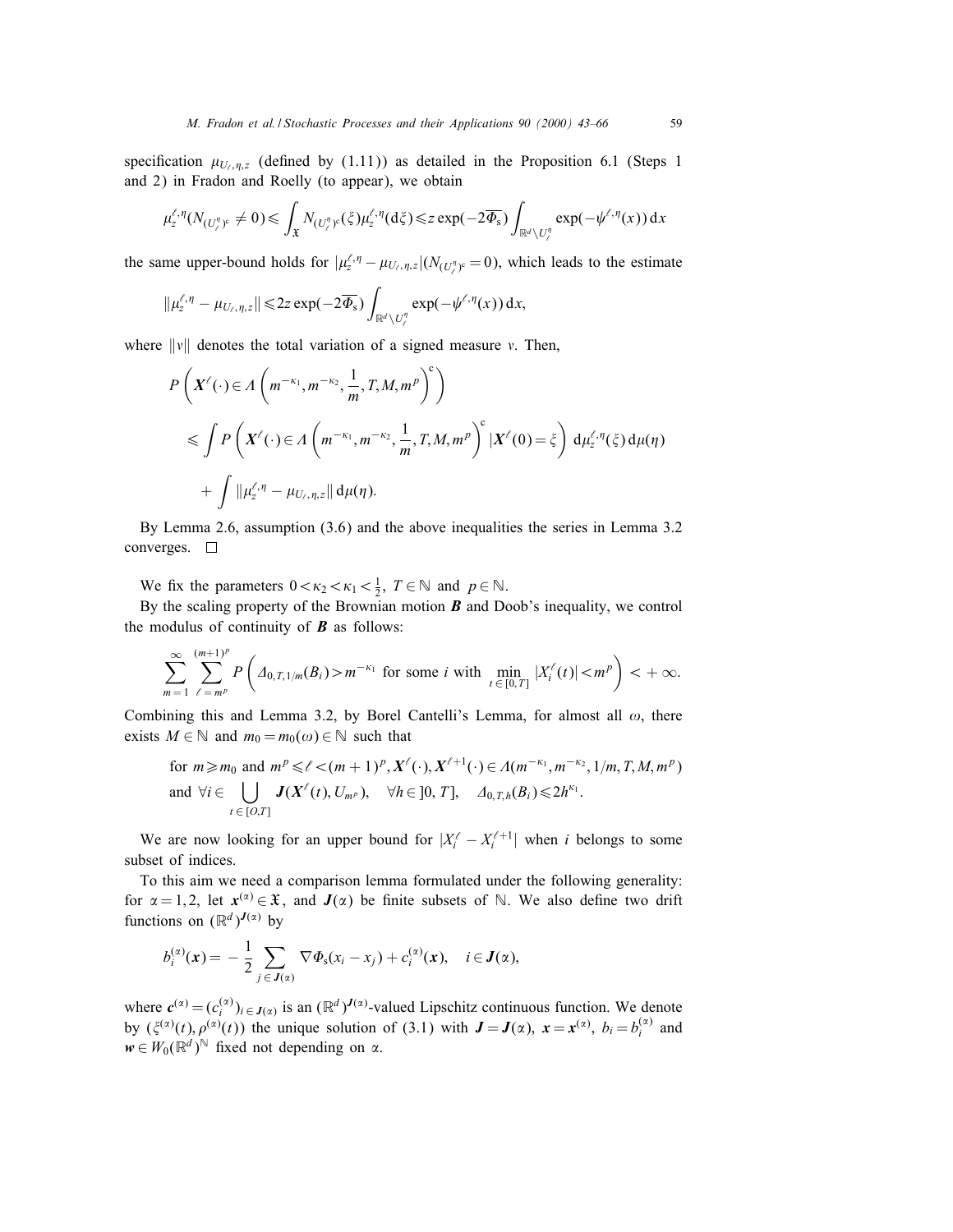**Lemma 3.3.** Suppose that there exists  $R, R_0, R_1 > 0, M \in \mathbb{N}^*, \varepsilon_0 \geq 0, \varepsilon_1, \varepsilon_2 > 0, 0 < \delta \leq T$ such that

$$
|c_i^{(1)}(\mathbf{x})|, |c_i^{(2)}(\mathbf{x})| \le g(R) \text{ if } x_i \in U_{R_1-R},
$$
\n
$$
\forall i \in \mathbf{J}(\mathbf{x}^{(1)}, U_{R_0}) \cup \mathbf{J}(\mathbf{x}^{(2)}, U_{R_0}), \forall h \in [0, T], |x_i^{(1)} - x_i^{(2)}| \le \varepsilon_0 \text{ and } \Delta_{0,T,h}(w_i) \le 2h^{\kappa_1},
$$
\n(3.12)

$$
\zeta^{(1)}(\cdot), \zeta^{(2)}(\cdot) \in A(\varepsilon_1, \varepsilon_2, \delta, T, M, R_0). \tag{3.13}
$$

If  $2(\epsilon_0+\epsilon_1) < \epsilon_2 < r/M$  and k satisfies  $k(Mr+R) \le R_0 \le R_1$ , then, there exists a constant  $C_7$  such that for all indices a satisfying  $|x_a^{(1)}| \le R_0 - k(Mr + R)$  and for all  $t \in [0, \delta]$ ,

$$
\left|\xi_a^{(1)}(t)-\xi_a^{(2)}(t)\right|\leq C_7 e^{KC_7\delta}\varepsilon_0+\frac{(KC_7\delta)^k}{k!}(\varepsilon_0+2\varepsilon_1)+3C_7\delta g(R)e^{KC_7\delta}.
$$

(Recall that K is the Lipschitz constant of  $\nabla \Phi_s$  defined in (1.7)).

**Proof.** Put  $R' = Mr + R$ . By (3.13) for any  $a \in J(x^{(\alpha)}, U_{R_0 - R'})$ ,

 $\Delta_{0,T,\delta}(\xi_a^{(\alpha)}(\cdot)) \leq \varepsilon_1, \quad \sharp \, \mathbf{C}(r+\varepsilon_2,x_a^{(\alpha)},\mathbf{x}^{(\alpha)}) \leq M, \; \alpha = 1,2.$ 

Since  $\varepsilon_2 < r/M$ , we see that

$$
\mathbf{C}(r+\varepsilon_2,x_a^{(\alpha)},x^{(\alpha)})\subset U_{R_0-R-\varepsilon_2},\,\,\alpha=1,2.
$$

We put

$$
\mathbb{J}(a) = \mathbf{J}(\mathbf{x}^{(1)}, \mathbf{C}(r + \varepsilon_2, x_a^{(1)}, \mathbf{x}^{(1)})),
$$

$$
\mathbb{J}_R(a) = \mathbf{J}(\mathbf{x}^{(1)}, U_{R+\varepsilon_2}(\mathbf{C}(r+\varepsilon_2, x_a^{(1)}, \mathbf{x}^{(1)}))).
$$

Then, since  $(M - 1)(r + \varepsilon_2) + R + \varepsilon_2 \le R'$ , we have

$$
a \in \mathbb{J}(a) \subset \mathbb{J}_R(a) \subset \mathbf{J}(\mathbf{x}^{(1)}, U_{R'}(\mathbf{x}_a^{(1)})) \quad \text{and} \quad \mathbf{f} \mathbb{J}(a) \leq M. \tag{3.14}
$$

By (3.12) and (3.13), for  $t \in [0, \delta]$ 

$$
\begin{aligned} |\xi_i^{(1)}(t) - \xi_j^{(1)}(t)| &\ge \varepsilon_2 - 2\varepsilon_1 > 0 \quad \text{if } i \in \mathbb{J}(a), j \notin \mathbb{J}(a), \\ |\xi_i^{(2)}(t) - \xi_j^{(2)}(t)| &\ge \varepsilon_2 - 2\varepsilon_1 - 2\varepsilon_0 > 0, \quad \text{if } i \in \mathbb{J}(a), j \notin \mathbb{J}(a). \end{aligned}
$$

Then we have, for  $\alpha = 1, 2, t \in [0, \delta]$ , and  $i \in \mathbb{J}(a)$ ,

$$
\xi_i^{(\alpha)}(t) = x_i^{(\alpha)} + W_i^{(\alpha)}(t) + \sum_{j \in \mathbb{J}(a)} \int_0^t (\xi_i^{(\alpha)}(s) - \xi_j^{(\alpha)}(s)) d\rho_{ij}^{(\alpha)}(s),
$$

where

$$
W_i^{(\alpha)}(t) = w_i(t) - \frac{1}{2} \sum_{j \in J(\alpha)} \int_0^t \nabla \Phi_s(\xi_i^{(\alpha)}(s) - \xi_j^{(\alpha)}(s)) \, ds + \int_0^t c_i^{(\alpha)}(s, \xi^{(\alpha)}(s)) \, ds.
$$

For  $x = (x_1, x_2,...)$  such that  $x = \{x_1, x_2,...\} \in \mathfrak{X}$  and for any non-empty finite subset **J** of N, we denote by  $x_J = (x_i, i \in J) \in (\mathbb{R}^d)^J$  the projection of x on  $(\mathbb{R}^d)^J$  and by  $|x|_J = \max_{i \in J} |x_i|$  its supremum norm.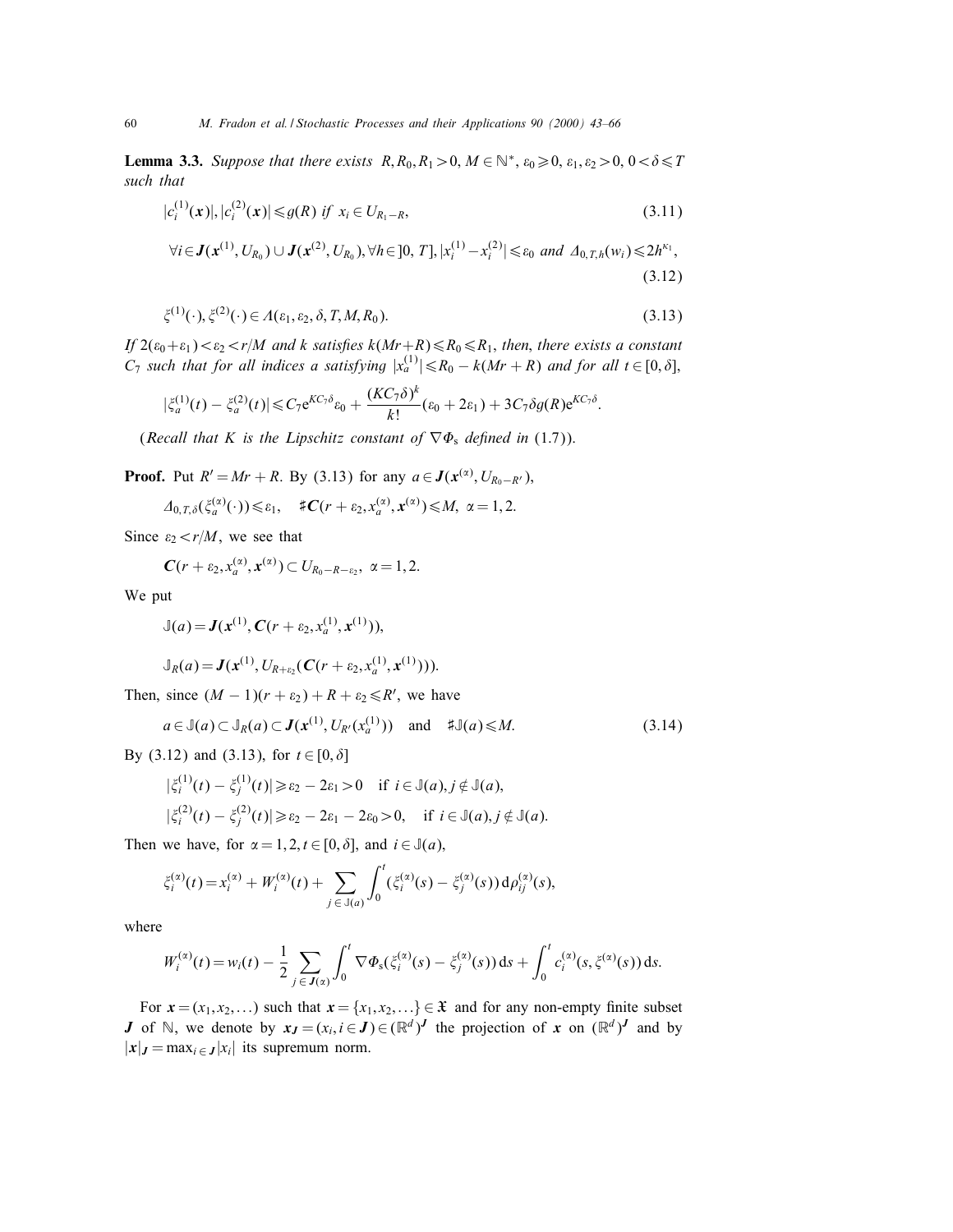Since each process  $\zeta_{J(a)}^{(\alpha)}(.)$  is solution of a Skorohod equation, we can apply Lemma 2.2 for a state space dimension  $m = #\mathbb{J}(a)d$  bounded by Md and for  $w = W_{\mathbb{J}(a)}^{(\alpha)}$ .

Remark that

$$
\forall h \in ]0, T], \quad \Delta_{0, T, h}(W_i^{(\alpha)}) \leq 2h^{-\kappa_1} + \overline{\nabla \Phi_{\rm s}}h/2 + g(R)h
$$

à.

which tends uniformly to 0 for  $R > 0$  and  $i \in J(a)$  when h tends to 0. So by Lemma 2.3 there exists a constant  $C>0$  such that

 $\overline{11}$ 

$$
\forall t \in [0, \delta], \forall i \in \mathbb{J}(a), \left\| \sum_{j \in \mathbb{J}(a)} \int_0^t (\xi_i^{(\alpha)}(s) - \xi_j^{(\alpha)}(s)) d\rho_{ij}^{(\alpha)}(s) \right\|_t \leq C.
$$

This implies

$$
\begin{split} |\xi_i^{(1)}(t) - \xi_i^{(2)}(t)| &\le |\xi_{\mathbb{J}(a)}^{(1)}(t) - \xi_{\mathbb{J}(a)}^{(2)}(t)| \\ &\le \exp(2\sqrt{M}C_1C)(|\mathbf{x}_{\mathbb{J}(a)}^{(1)} - \mathbf{x}_{\mathbb{J}(a)}^{(2)}| + \|W_{\mathbb{J}(a)}^{(1)} - W_{\mathbb{J}(a)}^{(2)}\|_t) \\ &\le \frac{C_7}{M} (|\mathbf{x}_{\mathbb{J}(a)}^{(1)} - \mathbf{x}_{\mathbb{J}(a)}^{(2)}| + \|W_{\mathbb{J}(a)}^{(1)} - W_{\mathbb{J}(a)}^{(2)}\|_t), \end{split}
$$

where  $C_7 = M \exp(2\sqrt{M}C_1C)$ .

By (3.12) and (3.13) we have  $|\xi^{(1)}(t) - \xi^{(2)}(t)|_{J(x^{(1)}, U_{kk'}(x^{(1)}_a))} \le \varepsilon_0 + 2\varepsilon_1$ . Thus assumption (1.8) holds, and together with assumption (1.7) on  $\nabla \Phi_s$ , we have

$$
\|W_{j(a)}^{(1)} - W_{j(a)}^{(2)}\|_{t}
$$
\n
$$
\leq \frac{1}{2} \sum_{i \in J(a)} \sum_{j \in J_R(a)} \int_0^t |\nabla \Phi_s(\xi_i^{(1)}(s) - \xi_j^{(1)}(s)) - \nabla \Phi_s(\xi_i^{(2)}(s) - \xi_j^{(2)}(s))| ds
$$
\n
$$
+ \frac{1}{2} \sum_{i \in J(a)} \sum_{j \notin J_R(a)} \int_0^t (|\nabla \Phi_s(\xi_i^{(1)}(s) - \xi_j^{(1)}(s))| + |\nabla \Phi_s(\xi_i^{(2)}(s) - \xi_j^{(2)}(s))|) ds
$$
\n
$$
+ \sum_{i \in J(a)} \int_0^t (|c_i^{(1)}(\xi^{(1)}(s))| + |c_i^{(2)}(\xi^{(2)}(s))|) ds
$$
\n
$$
\leq \frac{1}{2} \sum_{i \in J(a)} K \int_0^t \max_{j \in J_R(a)} |\xi_j^{(1)}(s) - \xi_j^{(1)}(s) - \xi_j^{(2)}(s) + \xi_j^{(2)}(s)| ds + 3Mg(R)t
$$
\n
$$
\leq MK \int_0^t |\xi^{(1)}(s) - \xi^{(2)}(s)|]_{\mathcal{J}_R(a)} ds + 3Mg(R)t.
$$

Then we have, for  $t \in [0, \delta]$ ,

$$
\begin{aligned} |\xi_a^{(1)}(t) - \xi_a^{(2)}(t)| \\ &\leq C_7 |x^{(1)} - x^{(2)}|_{\mathcal{J}(a)} + KC_7 \int_0^t |\xi^{(1)}(s) - \xi^{(2)}(s)|_{\mathcal{J}_R(a)} ds + 3C_7 g(R)t. \end{aligned} \tag{3.15}
$$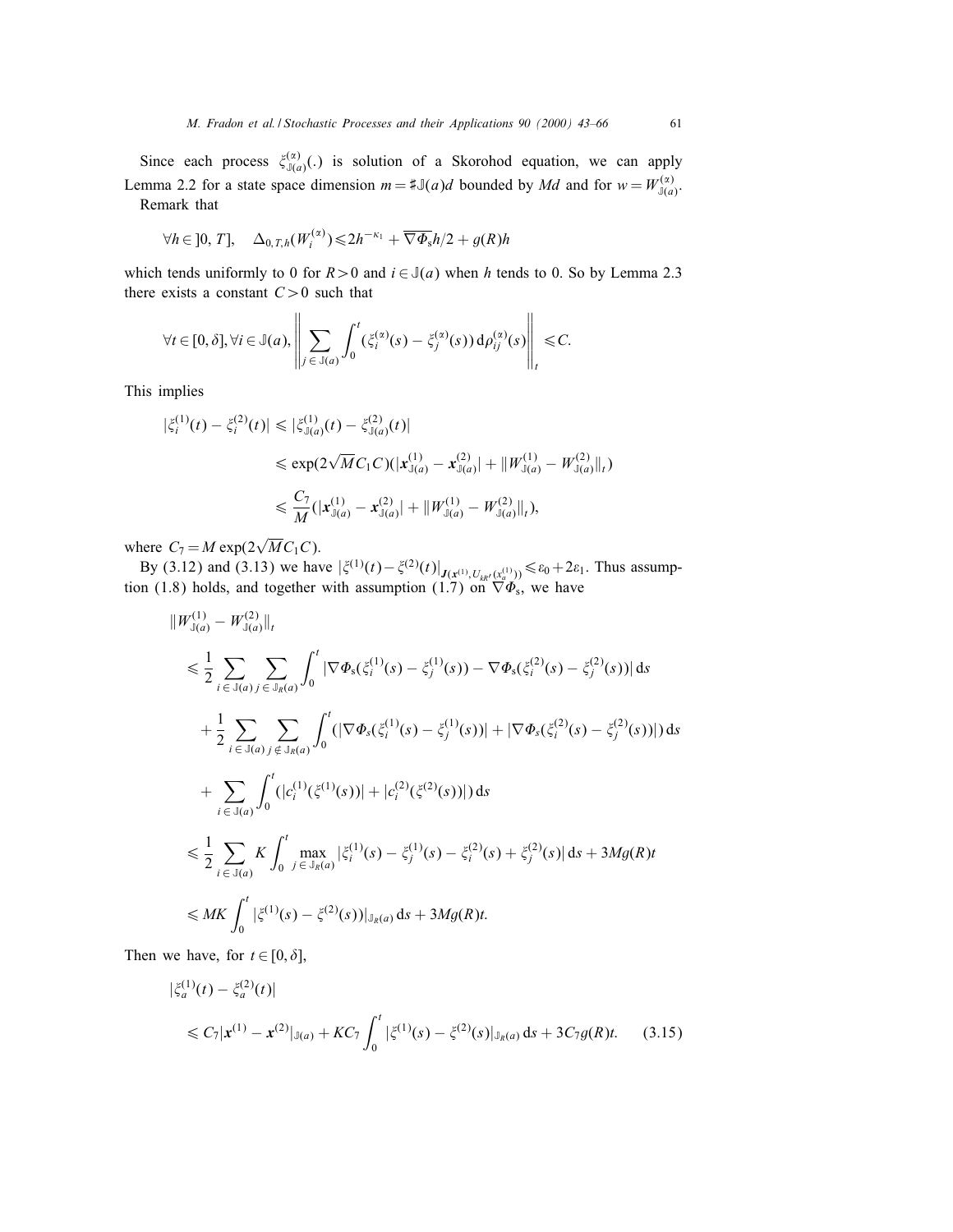From (3.14) we see that if  $a \in J(x^{(1)}, U_{R_0-2R'})$  and  $i \in J_R(a)$ , then  $i \in J(x^{(1)}, U_{R_0-R'})$ and so we can apply the above computation to the *i*th coordinate: for  $t \in [0, \delta]$ ,

$$
\begin{aligned} |\xi_i^{(1)}(t) - \xi_i^{(2)}(t)| \\ &\le C_7 |\mathbf{x}^{(1)} - \mathbf{x}^{(2)}|_{\mathbb{J}(i)} + KC_7 \int_0^t |\xi^{(1)}(s) - \xi^{(2)}(s)|_{\mathbb{J}_R(i)} \, \mathrm{d}s + 3C_7 g(R)t. \end{aligned} \tag{3.16}
$$

Since  $\mathbb{J}_R(i) \subset \mathbf{J}(\mathbf{x}^{(1)}, U_{2R'}(\mathbf{x}_a^{(1)}))$ , from (3.14) and (3.15) we have for each  $t \in [0, \delta]$ 

$$
\begin{split}\n|\xi_{a}^{(1)}(t) - \xi_{a}^{(2)}(t)| \\
&\leq C_{7}|\mathbf{x}^{(1)} - \mathbf{x}^{(2)}|_{J(\mathbf{x}^{(1)}, U_{2R'}(\mathbf{x}_{a}^{(1)}))} \\
&+ KC_{7} \int_{0}^{t} \left( C_{7}|\mathbf{x}^{(1)} - \mathbf{x}^{(2)}|_{J(\mathbf{x}^{(1)}, U_{2R'}(\mathbf{x}_{a}^{(1)}))}\right. \\
&\quad + KC_{7} \int_{0}^{t} |\xi^{(1)}(u) - \xi^{(2)}(u)|_{J(\mathbf{x}^{(1)}, U_{2R'}(\mathbf{x}_{a}^{(1)}))} du + 3C_{7}g(R)s \right) ds \\
&+ 3C_{7}g(R)t \\
&\leq C_{7}(1 + KC_{7}t)|\mathbf{x}^{(1)} - \mathbf{x}^{(2)}|_{J(\mathbf{x}^{(1)}, U_{2R'}(\mathbf{x}_{a}^{(1)}))} \\
&+ (KC_{7})^{2} \int_{0}^{t} \int_{0}^{s} |\xi^{(1)}(u) - \xi^{(2)}(u)|_{J(\mathbf{x}^{(1)}, U_{2R'}(\mathbf{x}_{a}^{(1)}))} du ds \\
&+ 3C_{7}g(R)(t + KC_{7}t^{2}/2).\n\end{split}
$$

Repeating this procedure, we obtain for  $a \in J(x^{(1)}, U_{R_0-kR'})$ 

$$
\begin{aligned} |\xi_a^{(1)}(t) - \xi_a^{(2)}(t)| \\ &\leq C_7 \exp(KC_7t) |\mathbf{x}^{(1)} - \mathbf{x}^{(2)}|_{J(\mathbf{x}^{(1)}, U_{kk'}(x_a^{(1)}))} \\ &+ (KC_7)^k \int_0^t \int_0^{t_1} \cdots \int_0^{t_{k-1}} |\xi^{(1)}(t_k) - \xi^{(2)}(t_k)|_{J(\mathbf{x}^{(1)}, U_{kk'}(x_a^{(1)}))} dt_k \cdots dt_2 dt_1 \\ &+ 3C_7 g(R) t \exp(KC_7 t). \end{aligned}
$$

Once more, by (3.12) and (3.13) we have  $|\xi^{(1)}(t) - \xi^{(2)}(t)|_{J(x^{(1)}, U_{kk'}(x_a^{(1)}))} \le \varepsilon_0 + 2\varepsilon_1$ . Then we obtain the desired estimate.  $\square$ 

For  $m \ge m_0$  large enough such that  $4m^{-\kappa_1} < m^{-\kappa_2} < r/M$ , and for  $\ell$  in the following interval  $m^p \le l < (m + 1)^p$ , we put  $J(1) = J(X_0(\omega), U_\ell)$ ,  $J(2) = J(X_0(\omega), U_{\ell+1})$ ,

$$
c_i^{(1)}(\mathbf{x}) = -\frac{1}{2} \sum_{j,|X_j(\omega)| \geq \ell} \nabla \Phi_{\mathbf{s}}(x_i - X_j(\omega)) - \frac{1}{2} \nabla \psi^{\ell,X_0(\omega)}(x_i),
$$
  

$$
c_i^{(2)}(\mathbf{x}) = -\frac{1}{2} \sum_{j,|X_j(\omega)| \geq \ell+1} \nabla \Phi_{\mathbf{s}}(x_i - X_j(\omega)) - \frac{1}{2} \nabla \psi^{\ell+1,X_0(\omega)}(x_i),
$$

 $\varepsilon_1 = m^{-\kappa_1}, \varepsilon_2 = m^{-\kappa_2}, \delta = 1/m, R = m^{p-3}, R_1 = \ell - R.$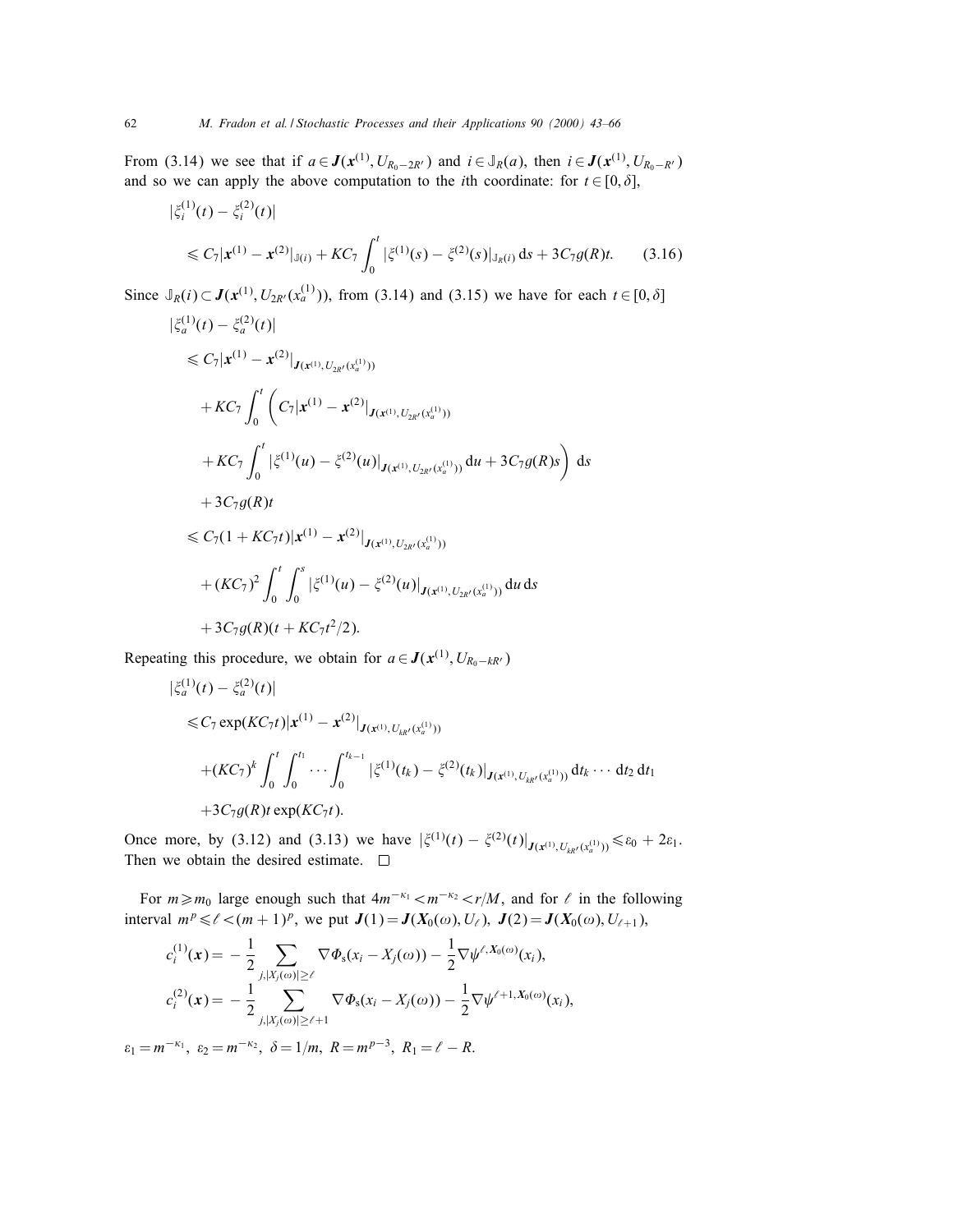For  $t \in [0, 1/m]$  we put  $\mathbf{x}^{(1)} = \mathbf{x}^{(2)} = X_0(\omega)$ ,  $\varepsilon_0 = 0$ ,  $R_0 = 2Tm^{p-1}$  and apply Lemma 3.3 with  $k = m$ . Then, there exists  $m_1$  such that, for  $m \ge m_1$ ,

$$
|X_i^{\ell}(\omega, t) - X_i^{\ell+1}(\omega, t)| \le a(m), \ i \in \mathbf{J}(X_0(\omega), U_{(2Tm^2 - m)R}), \ t \in \left[0, \frac{1}{m}\right],
$$

where

$$
a(m) = \frac{2}{m!} \left(\frac{KC_7}{m}\right)^m m^{-\kappa_1} + \frac{3C_7}{m} g(m^{p-3}) \exp(KC_7/m).
$$

For  $t \in [1/m, 2/m]$  we put  $\mathbf{x}^{(1)} = \mathbf{X}^{\ell}(\omega, 1/m), \mathbf{x}^{(2)} = \mathbf{X}^{\ell+1}(\omega, 1/m), \varepsilon_0 = a(m), R_0 = a(m)$  $(2Tm<sup>2</sup> - m)R$  and apply Lemma 3.3 with  $k = m$ . Then, we have

$$
|X_i^{\ell}(\omega, t) - X_i^{\ell+1}(\omega, t)| \leq (1 + C_9) a(m), \quad i \in \mathbf{J}(X_0(\omega), U_{(2Tm^2 - 2m)R}), \quad t \in \left[\frac{1}{m}, \frac{2}{m}\right],
$$

where  $C_9 = \sup_{m > m_1} (C_7 \exp(KC_7/m) + 1/m! (KC_7/m)^m) < +\infty$ .

Repeating this procedure, we have for all  $i \in J(X_0(\omega), U_{Tm^{p-1}}), \ell \in [m^p, (m+1)^p]$ and  $t \in [0, T]$ ,

$$
|X_i^{\ell}(\omega, t) - X_i^{\ell+1}(\omega, t)| \le a(m) \sum_{k=0}^{mT-1} C_9^k = a(m) \frac{C_9^{mT} - 1}{C_9 - 1}.
$$

Hence, we can choose  $m_2 \ge m_1$  such that for any  $m \ge m_2$  and  $i \in J(X_0(\omega), U_{Tm^{p-1}})$ ,

$$
\sum_{\ell=m^p}^{\infty} \sup_{t \in [0,T]} |X_i^{\ell}(\omega, t) - X_i^{\ell+1}(\omega, t)| \le \sum_{n=m}^{\infty} \sum_{\ell=n^p}^{(n+1)^p} a(n) \frac{C_9^{nT} - 1}{C_9 - 1}
$$
  

$$
\le \sum_{n=m}^{\infty} (n+1)^p a(n) \frac{C_9^{nT}}{C_9 - 1}
$$
  

$$
\le C_{10} \sum_{n=m}^{\infty} \left( \frac{1}{n!} + C_9^{nT} \exp(-\beta_1 n^{\beta_2 (p-3)}) \right).
$$

This series converges if we choose the parameter  $p \ge p_0 > 1/\beta_2 + 3$  (we recall that  $\beta_2$ ) is the exponent appearing in the exponential decreasing of  $\nabla \Phi$ <sub>s</sub> (1.8)).

So there exists  $X^{\infty}(\cdot)$  such that, for all  $i \in J(X(\omega), U_{Tm^{p-1}})$  and  $\ell > m^p$ ,

$$
\sup_{t \in [0,T]} |X_i^{\ell}(\omega, t) - X_i^{\infty}(\omega, t)| < \frac{C_{11}}{m!}.
$$
\n(3.17)

Thus we obtain

$$
P\left(\lim_{\ell \to \infty} \sup_{t \in [0, T]} |X_i^{\ell}(t) - X_i^{\infty}(t)| = 0, T > 0, i \in \mathbb{N}\right) = 1
$$

which is exactly the condition for  $X^{\ell}$  to converge a.s. in  $W(\mathfrak{X})$  to  $X^{\infty}$ .

Since the process  $X^{\infty}(\cdot)$  is the limit of  $X^{\ell}(\cdot)$ , the reversibility of  $X^{\infty}(\cdot)$  is a consequence of the reversibility property for  $X^{\ell}(\cdot)$  (see the proof of Theorem 2 in Tanemura (1996)).

Remark that any canonical Gibbs state associated to the potential  $\Phi$  is also a reversible state for the process  $X^{\infty}$ , since it is a mixture of Gibbs states (with respect to the activity parameter  $z$ ).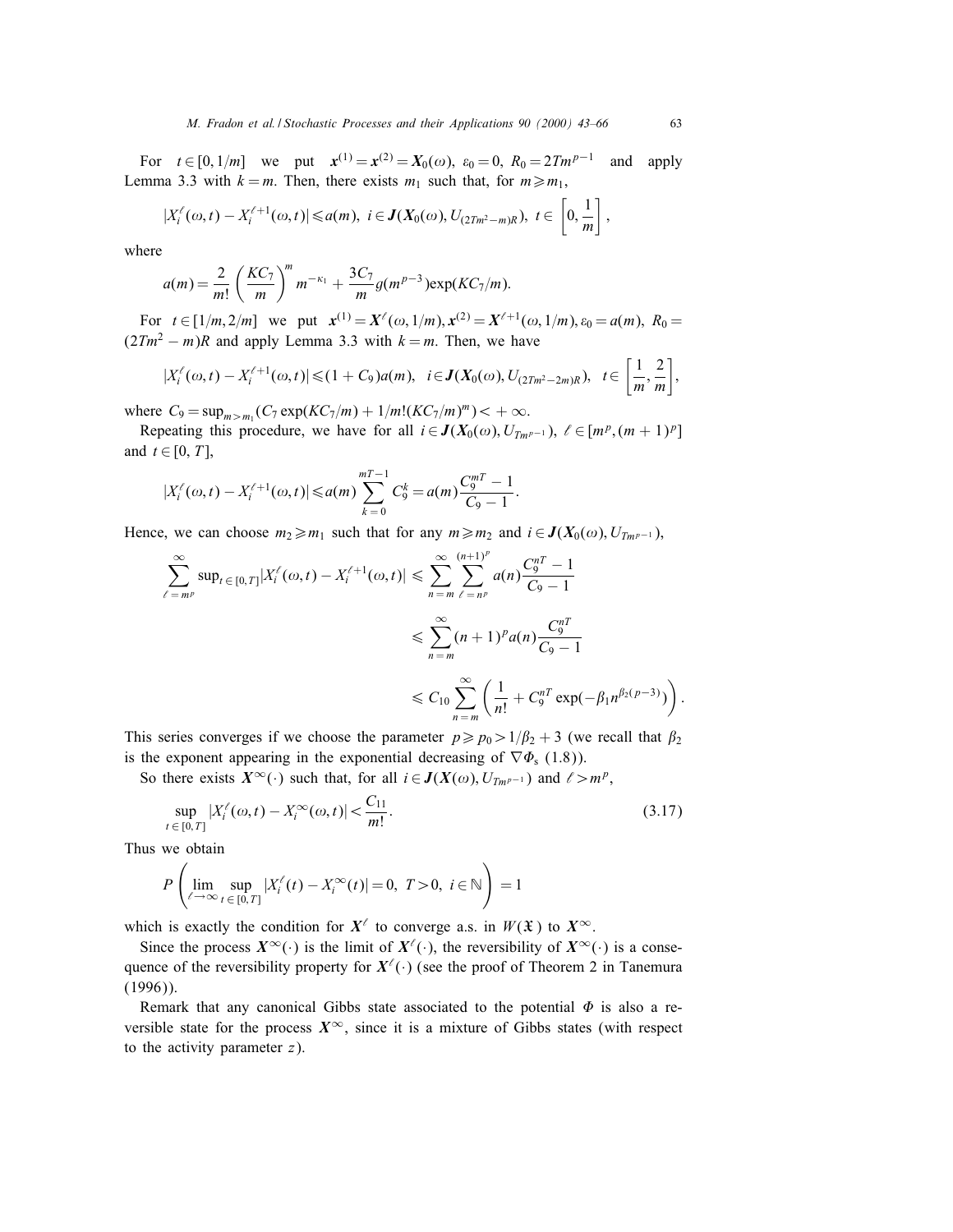From Lemma 3.2 and (3.17) we easily have

$$
\sum_{m=1}^{\infty} P\left(X^{\infty}(\cdot) \in \Lambda\left(m^{-\kappa_1}, m^{-\kappa_2}, \frac{1}{m}, T, M, m^p\right)^c\right) < \infty
$$

and so  $P(X^{\infty}(\cdot) \in \mathscr{C} \cap \Theta) = 1$ .

The proof of Proposition 3.1 will be complete by proving the following lemma.

**Lemma 3.4.** The process  $X^{\infty}(t)$  is the unique solution of (1.12) with initial condition equal to  $X_0 = \{X_1, X_2, ...\}$ .

**Proof.** By the same argument as in the proof of Lemma 3.3 for any  $a \in \mathbb{N}$  and sufficiently large  $\ell$  we have finite subsets  $\mathbb{J}(\ell(k/m, a) \ni a, k = 0, 1, \ldots, mT$  such that

$$
|X_i^{\ell}(t) - X_j^{\ell}(t)| > m^{-\kappa_1}, \quad i \in \mathbb{J}^{\ell}\left(\frac{k}{m}, a\right), \quad j \notin \mathbb{J}^{\ell}\left(\frac{k}{m}, a\right), \quad t \in \left[\frac{k}{m}, \frac{k+1}{m}\right].
$$

By virtue of estimate (3.17) for sufficiently large  $\ell$  we can chose  $\mathbb{J}(\ell(k/m, a), k =$  $0, 1, \ldots, mT$ , to be independent of  $\ell$  and denote them by  $\mathbb{J}(k/m, a), k = 0, 1, \ldots, mT$ . Then we have

$$
X_i^{\ell}(t) = X_i^{\ell}\left(\frac{k}{m}\right) + B_i(t) - B_i\left(\frac{k}{m}\right) - \frac{1}{2}\sum_j \int_{k/m}^t \nabla \Phi_s(X_i^{\ell}(s) - X_j^{\ell}(s)) ds
$$
  
+ 
$$
\sum_{j \in \mathbb{J}(k/m, a)} \int_{k/m}^t (X_i^{\ell}(s) - X_j^{\ell}(s)) dL_{ij}^{\ell}(s), \quad i \in \mathbb{J}\left(\frac{k}{m}, a\right), t \in \left[\frac{k}{m}, \frac{k+1}{m}\right].
$$

By Lemma 2.2 we obtain

$$
X_i^{\infty}(t) = X_i^{\infty}\left(\frac{k}{m}\right) + B_i(t) - B_i\left(\frac{k}{m}\right) - \frac{1}{2}\sum_j \int_{k/m}^t \nabla \Phi_s(X_i^{\infty}(s) - X_j^{\infty}(s)) ds
$$
  
+ 
$$
\sum_{j \in \mathbb{J}(k/m, a)} \int_{k/m}^t (X_i^{\infty}(s) - X_j^{\infty}(s)) dL_{ij}^{\infty}(s), i \in \mathbb{J}\left(\frac{k}{m}, a\right), t \in \left[\frac{k}{m}, \frac{k+1}{m}\right]
$$
(3.18)

which implies that  $X^{\infty}(\cdot)$  is a solution of (1.12).

Suppose that  $Y(\cdot)$  is also a solution of (1.12). Let  $X^{\infty}(\cdot,\omega) \in \Theta$  and  $Y(\cdot,\omega) \in \mathscr{C}$ . For any  $T \in \mathbb{N}$ ,  $m_3 \in \mathbb{N}$  and  $p \ge p_0$ , we can choose  $0 < \kappa < \kappa' < \frac{1}{2}$  and  $m \ge m_3$  with  $m^{-\kappa} > 4m^{-\kappa'}$  such that

$$
Y(\cdot,\omega)\in\mathscr{C}\left[m^{-\kappa},\frac{1}{m},T,M,m^p\right],\quad X^{\infty}(\cdot,\omega)\in\Theta\left[m^{-\kappa'},\frac{1}{m},T,m^p\right].
$$

Then we can take a sequence  $J(k/m, a) \ni a$  for which (3.18) holds for each  $k =$  $0, 1, \ldots, mT$  and

$$
Y_i(t) = Y_i\left(\frac{k}{m}\right) + B_i(t) - B_i\left(\frac{k}{m}\right) - \frac{1}{2}\sum_j \int_{k/m}^t \nabla \Phi_s(Y_i(s) - Y_j(s)) ds
$$
  
+ 
$$
\sum_{j \in \mathbb{J}(k/m, a)} \int_{k/m}^t (Y_i(s) - Y_j(s)) dL_{ij}^Y(s), \quad i \in \mathbb{J}\left(\frac{k}{m}, a\right), \quad t \in \left[\frac{k}{m}, \frac{k+1}{m}\right].
$$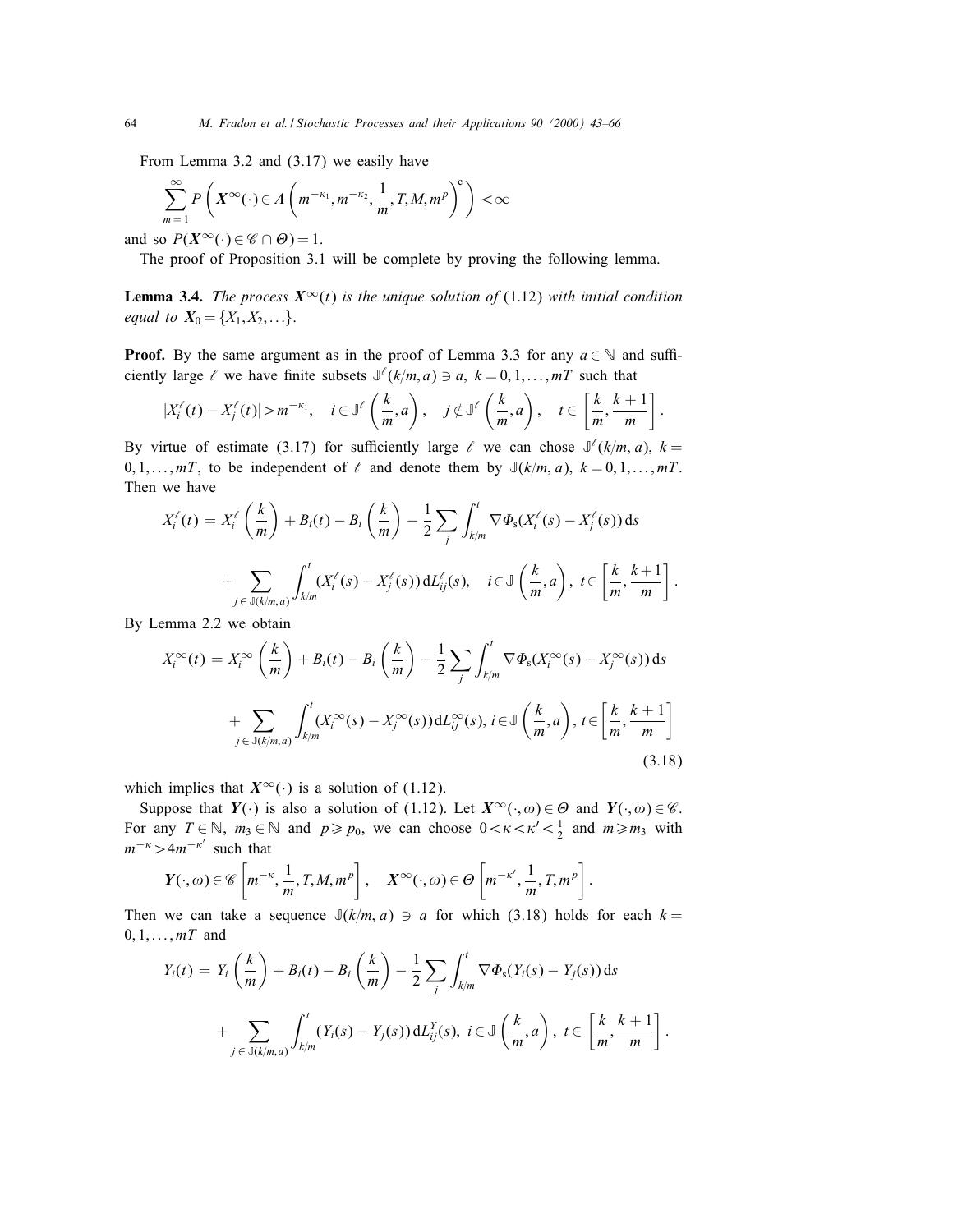Then by the same argument to get  $(3.17)$  we have

$$
\sup_{t \in [0,T]} |Y_i(\omega, t) - X_i^{\infty}(\omega, t)| < \frac{C_{12}}{m!} \quad i \in J(X_0(\omega), U_{Tm^{p-1}}).
$$

Since we can take m as large as we want, we have  $X(t, \omega) = Y(t, \omega), t \in [0, T]$ , for any  $T>0$  and  $\omega$  in a set of full probability. This completes the proof of Proposition 3.1.  $\square$ 

# 4. Solution with deterministic initial condition and measurability properties

For  $x = \{x_1, x_2,...\} \in \mathfrak{X}$  and  $w = (w_1, w_2,...) \in W_0(\mathbb{R}^d)^{\mathbb{N}}$ , we consider the following system of equations  $(4.1)$  under the conditions  $(4.2)$  and  $(4.3)$ :

 $\forall i \in \mathbb{N}$ ,

$$
\xi_i(t) = x_i + w_i(t) - \frac{1}{2} \sum_{j \in \mathbb{N}} \int_0^t \nabla \Phi_s(\xi_i(s) - \xi_j(s)) ds + \sum_{j \in \mathbb{N}} \int_0^t (\xi_i(s) - \xi_j(s)) d\rho_{ij}(s)
$$
\n(4.1)

$$
\xi(\cdot) = \{\xi_1(\cdot), \xi_2(\cdot), \cdots\}_i \in \mathscr{C} \cap \Theta. \tag{4.2}
$$

 $\rho_{ii}, i, j \in \mathbb{N}$ , are continuous nondecreasing functions with  $\rho_{ii}(0) = 0$ ,  $\rho_{ii} = \rho_{ii}$ (4.3)

and

$$
\rho_{ij}(t) = \int_0^t \mathbb{1}_{\{r\}}(|\xi_i(s) - \xi_j(s)|) d\rho_{ij}(s).
$$

We denote by  $E$  the set of all elements  $(x, w)$  of  $\mathfrak{X} \times W_0(\mathbb{R}^d)^{\mathbb{N}}$  for each of which there exists a solution  $\xi(t, x, w)$  of (4.1). By the same argument as in the proof of Lemma 3.4, we see that  $\xi(t, x, w)$  is the unique solution of (4.1). Remark that if  $x(\cdot) \in \mathscr{C} \cap \Theta$ , then  $x(s + \cdot) \in \mathscr{C} \cap \Theta$ . So, for  $(x, w) \in \Xi$ ,

$$
(\xi(s, x, w), \theta_s w) \in \Xi, \quad s \geq 0 \tag{4.4}
$$

and

$$
\xi(s+t, \mathbf{x}, \mathbf{w}) = \xi(t, \xi(s, \mathbf{x}, \mathbf{w}), \theta_s \mathbf{w}), \quad s, t \geq 0 \tag{4.5}
$$

by virtue of the uniqueness, where  $\theta_s w(t) = w(s + t) - w(s)$ . Put

$$
\hat{\xi}(t, x, w) = \begin{cases} \xi(t, x, w) & \text{if } (x, w) \in \Xi, \\ x & \text{otherwise} \end{cases}
$$

for  $t \ge 0$ . Similarly as in Lemma 6.1 in Tanemura (1996), we can prove that:

$$
\mathcal{E} \text{ is } \mathscr{B}(\mathfrak{X} \times W_0(\mathbb{R}^d)^{\mathbb{N}})\text{-measurable},\tag{4.6}
$$

 $(\cdot, x, w) \mapsto \hat{\xi}(\cdot, x, w)$  is measurable from  $\mathfrak{X} \times W_0(\mathbb{R}^d)^\mathbb{N}$  to  $W(\mathbb{R}^d)^\mathbb{N}$  endowed

with their Borel fields.

$$
(4.7)
$$